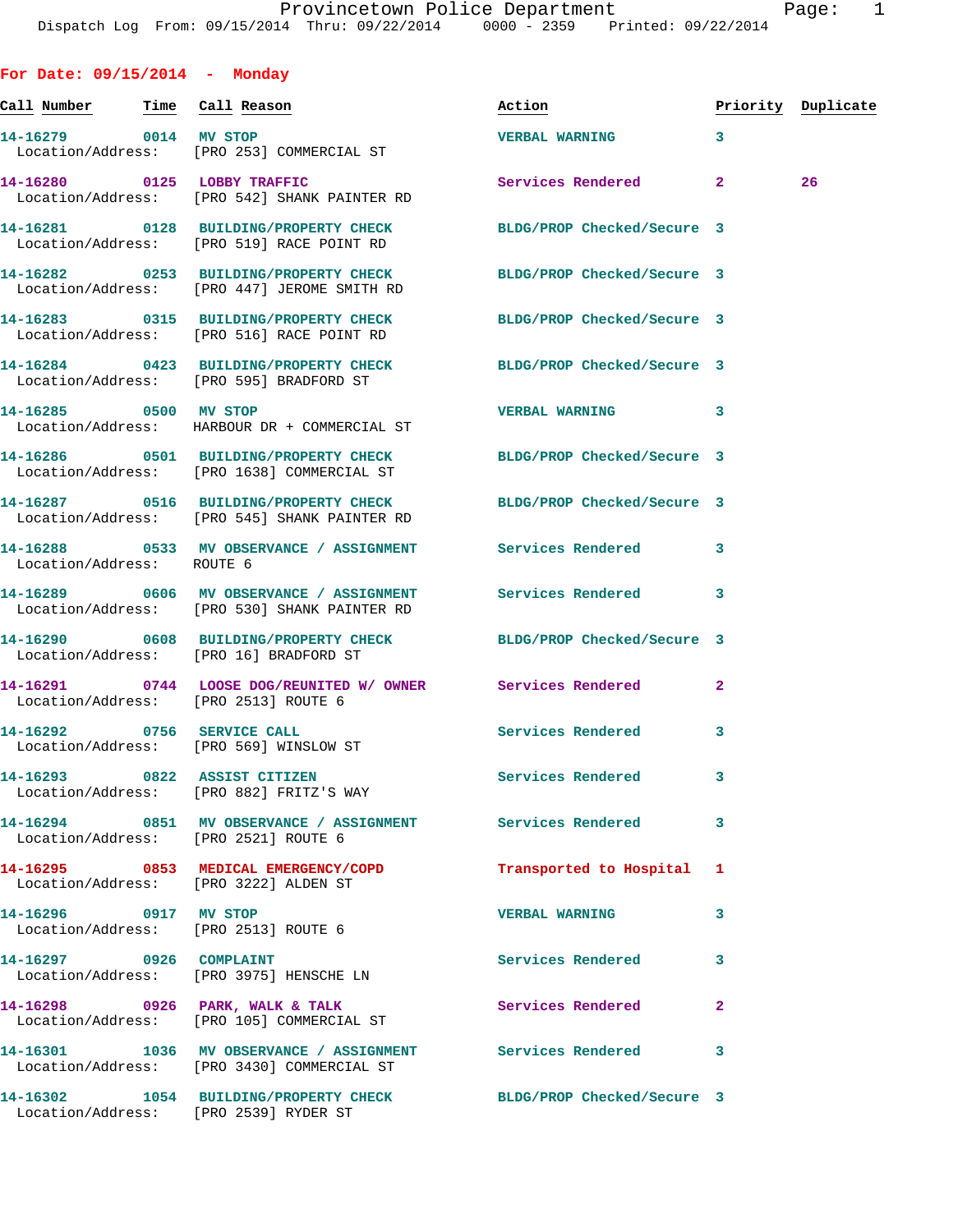|                            | Provincetown Police Department Page: 2<br>Dispatch Log From: 09/15/2014 Thru: 09/22/2014 0000 - 2359 Printed: 09/22/2014 |                           |              |
|----------------------------|--------------------------------------------------------------------------------------------------------------------------|---------------------------|--------------|
|                            | 14-16303 1111 TRAFFIC CONTROL 5ervices Rendered 3<br>Location/Address: BANGS ST + COMMERCIAL ST                          |                           |              |
|                            | 14-16304 1137 BUILDING/PROPERTY CHECK BLDG/PROP Checked/Secure 3<br>Location/Address: [PRO 1778] SHANK PAINTER RD        |                           |              |
|                            | 14-16305 1207 MEDICAL EMERGENCY DENSITIENT REFUSAL Location/Address: [PRO 979] MASONIC PL                                |                           | $\mathbf{1}$ |
|                            | 14-16306 1215 ASSIST CITIZEN SPOKEN TO<br>Location/Address: [PRO 542] SHANK PAINTER RD                                   |                           | 3            |
|                            | 14-16307 1246 PARKING COMPLAINT / GENERAL Services Rendered 3<br>Location/Address: [PRO 3456] RYDER ST EXT               |                           |              |
|                            | 14-16308 1302 MV OBSERVANCE / ASSIGNMENT Services Rendered<br>Location/Address: RACE POINT RD + SEASHORE PARK DR         |                           | 3            |
|                            | 14-16309 1316 MV STOP<br>Location/Address: [PRO 2540] RACE POINT RD                                                      | <b>VERBAL WARNING</b>     | 3            |
|                            | 14-16310 1323 MV STOP<br>Location/Address: [PRO 3030] TIN PAN ALLEY RD                                                   | <b>VERBAL WARNING</b>     | 3            |
|                            | 14-16311 1337 ALARM - GENERAL<br>Location/Address: [PRO 440] HARRY KEMP WAY                                              | Services Rendered 1       |              |
|                            | 14-16312 1354 MV STOP<br>Location/Address: [PRO 3296] SHANK PAINTER RD                                                   | <b>VERBAL WARNING</b>     | 3            |
|                            | 14-16313 1414 BUILDING/PROPERTY CHECK BLDG/PROP Checked/Secure 3<br>Location/Address: [PRO 2481] TREMONT ST              |                           |              |
|                            | 14-16314 1424 PARKING COMPLAINT / GENERAL Citation/Warning Issued 3<br>Location/Address: [PRO 1976] COMMERCIAL ST        |                           |              |
|                            | 14-16316 1528 FENCE PULLED<br>Location/Address: [PRO 927] FRANKLIN ST                                                    | Services Rendered 3       |              |
|                            | 14-16317 1541 ALLERGIC REACTION<br>Location/Address: [PRO 440] HARRY KEMP WAY                                            | PATIENT REFUSAL 1         |              |
|                            | 14-16318 1608 DEHYDRATION/TRANSPORT<br>Location/Address: [PRO 440] HARRY KEMP WAY                                        | Transported to Hospital 1 |              |
|                            | 14-16319 1609 MV OBSERVANCE / ASSIGNMENT Services Rendered<br>Location/Address: HIGH POLE HL + BRADFORD ST               |                           | 3            |
| 14-16322 1826 RESCUE 196   | Location/Address: [PRO 1892] SHANK PAINTER RD                                                                            | Services Rendered         | $\mathbf{2}$ |
|                            | 14-16323 1829 CARDIAC/TRANSPORT<br>Location/Address: [PRO 440] HARRY KEMP WAY                                            | Transported to Hospital 1 |              |
| 14-16324 1830 VERBAL SPEED | Location/Address: PROVINCELANDS RD                                                                                       | <b>VERBAL WARNING</b>     | $\mathbf{3}$ |
|                            | 14-16325 1830 BUILDING/PROPERTY CHECK BLDG/PROP Checked/Secure 3<br>Location/Address: [PRO 175] COMMERCIAL ST            |                           |              |
| 14-16327 2023 MV STOP      | Location/Address: [PRO 106] COMMERCIAL ST                                                                                | Services Rendered 3       |              |
|                            | 14-16328 2027 VERBAL 1-WAY/INSPECTION VERBAL WARNING<br>Location/Address: WINTHROP ST + BROWNE ST                        |                           | 3            |
|                            | 14-16329 2041 BUILDING/PROPERTY CHECK BLDG/PROP Checked/Secure 3<br>Location/Address: [PRO 519] RACE POINT RD            |                           |              |
|                            |                                                                                                                          |                           |              |

Location/Address: HOWLAND ST + BRADFORD ST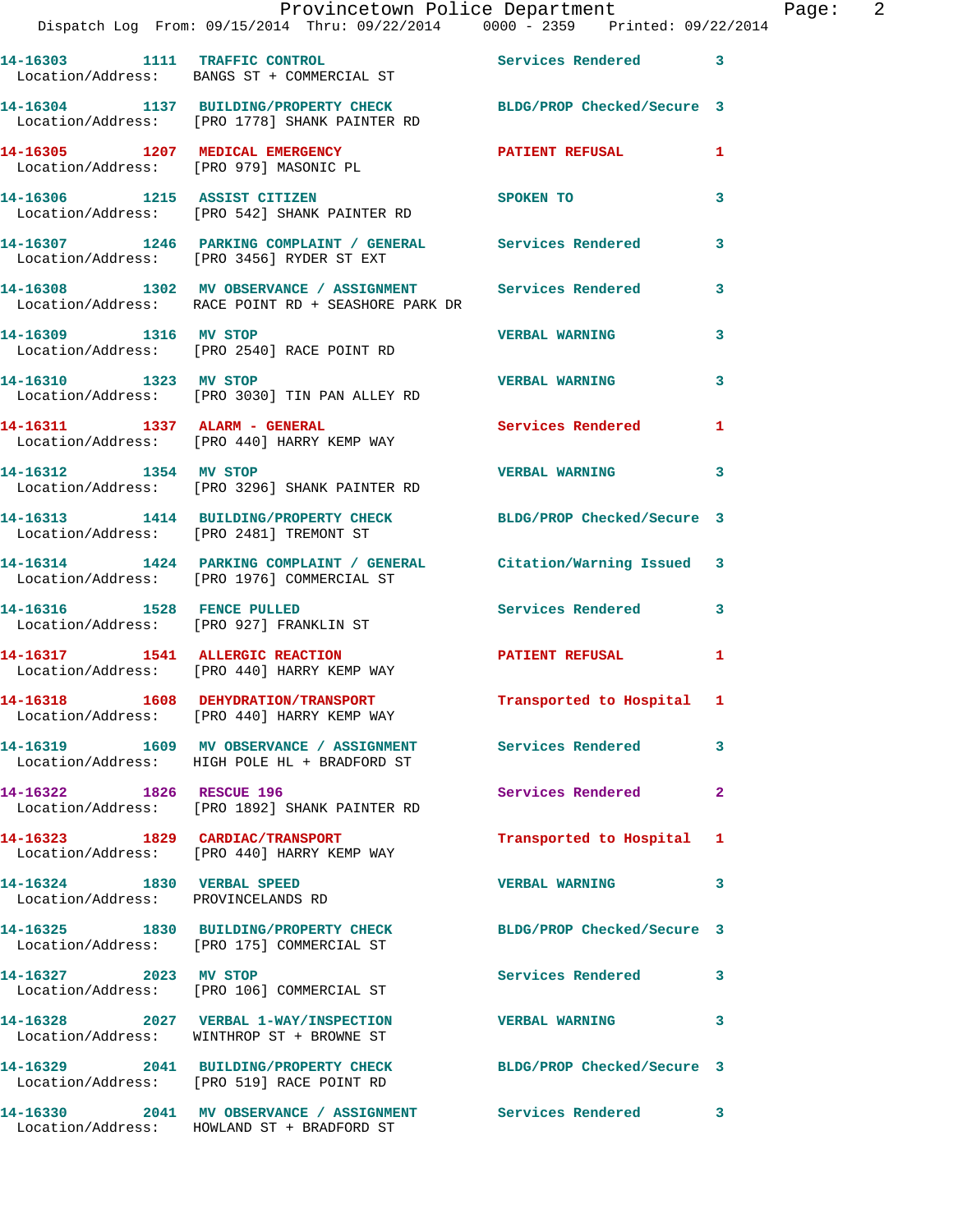Provincetown Police Department Page: 3 Dispatch Log From: 09/15/2014 Thru: 09/22/2014 0000 - 2359 Printed: 09/22/2014 14-16331 2057 HOUSE DAMAGE **Services Rendered** 1 1 Location/Address: [PRO 686] ATLANTIC AVE **14-16332 2140 BUILDING/PROPERTY CHECK BLDG/PROP Checked/Secure 3**  Location/Address: [PRO 16] MAYFLOWER AVE **14-16333 2158 OPEN GATE BLDG/PROP Checked/Secure 3**  Location/Address: [PRO 3703] ROUTE 6 **14-16334 2210 BUILDING/PROPERTY CHECK BLDG/PROP Checked/Secure 3**  Location/Address: [PRO 3004] BRADFORD ST **14-16335 2313 BUILDING/PROPERTY CHECK BLDG/PROP Checked/Secure 3**  Location/Address: [PRO 530] SHANK PAINTER RD **For Date: 09/16/2014 - Tuesday 14-16336 0000 MV OBSERVANCE / ASSIGNMENT Services Rendered 3**  Location/Address: [PRO 3231] BRADFORD ST **14-16337 0019 BUILDING/PROPERTY CHECK BLDG/PROP Checked/Secure 3**  Location/Address: [PRO 2206] COMMERCIAL ST **14-16338 0051 BUILDING/PROPERTY CHECK BLDG/PROP Checked/Secure 3**  Location/Address: [PRO 306] COMMERCIAL ST **14-16339 0143 BUILDING/PROPERTY CHECK BLDG/PROP Checked/Secure 3**  Location/Address: [PRO 1638] COMMERCIAL ST **14-16340 0213 BUILDING/PROPERTY CHECK BLDG/PROP Checked/Secure 3**  Location/Address: [PRO 1778] SHANK PAINTER RD **14-16341 0240 BUILDING/PROPERTY CHECK BLDG/PROP Checked/Secure 3**  Location/Address: [PRO 3287] ROUTE 6 **14-16342 0251 BUILDING/PROPERTY CHECK BLDG/PROP Checked/Secure 3**  Location/Address: [PRO 2] ALDEN ST **14-16343 0410 BUILDING/PROPERTY CHECK BLDG/PROP Checked/Secure 3**  Location/Address: [PRO 353] COMMERCIAL ST **14-16344 0426 ASSIST AGENCY / MUTUAL AID Taken/Referred to Other 3**  Location/Address: [PRO 515] RACE POINT RD **14-16345 0503 LOBBY TRAFFIC Services Rendered 2 20**  Location/Address: [PRO 542] SHANK PAINTER RD **14-16346 0507 BUILDING/PROPERTY CHECK BLDG/PROP Checked/Secure 3**  Location/Address: [PRO 545] SHANK PAINTER RD **14-16347 0532 BUILDING/PROPERTY CHECK Services Rendered 3**  Location/Address: [PRO 3259] MACMILLAN WHARF **14-16348 0626 BUILDING/PROPERTY CHECK BLDG/PROP Checked/Secure 3**  Location/Address: [PRO 1646] WINSLOW ST **14-16349 0707 B & E BURGLARY/PAST OCC SPOKEN TO 2**  Location/Address: [PRO 711] BRADFORD ST **14-16350 0709 BUILDING/PROPERTY CHECK BLDG/PROP Checked/Secure 3**  Location/Address: [PRO 1638] COMMERCIAL ST

Location/Address: [PRO 2479] ROUTE 6

**14-16352 0738 MV OBSERVANCE / ASSIGNMENT Services Rendered 3**  Location/Address: [PRO 2479] ROUTE 6

- **14-16351 0736 MV STOP VERBAL WARNING 3** 
	-
	-
- **14-16353 0739 MEDICAL EMERGENCY/TRANSPORT Services Rendered 1**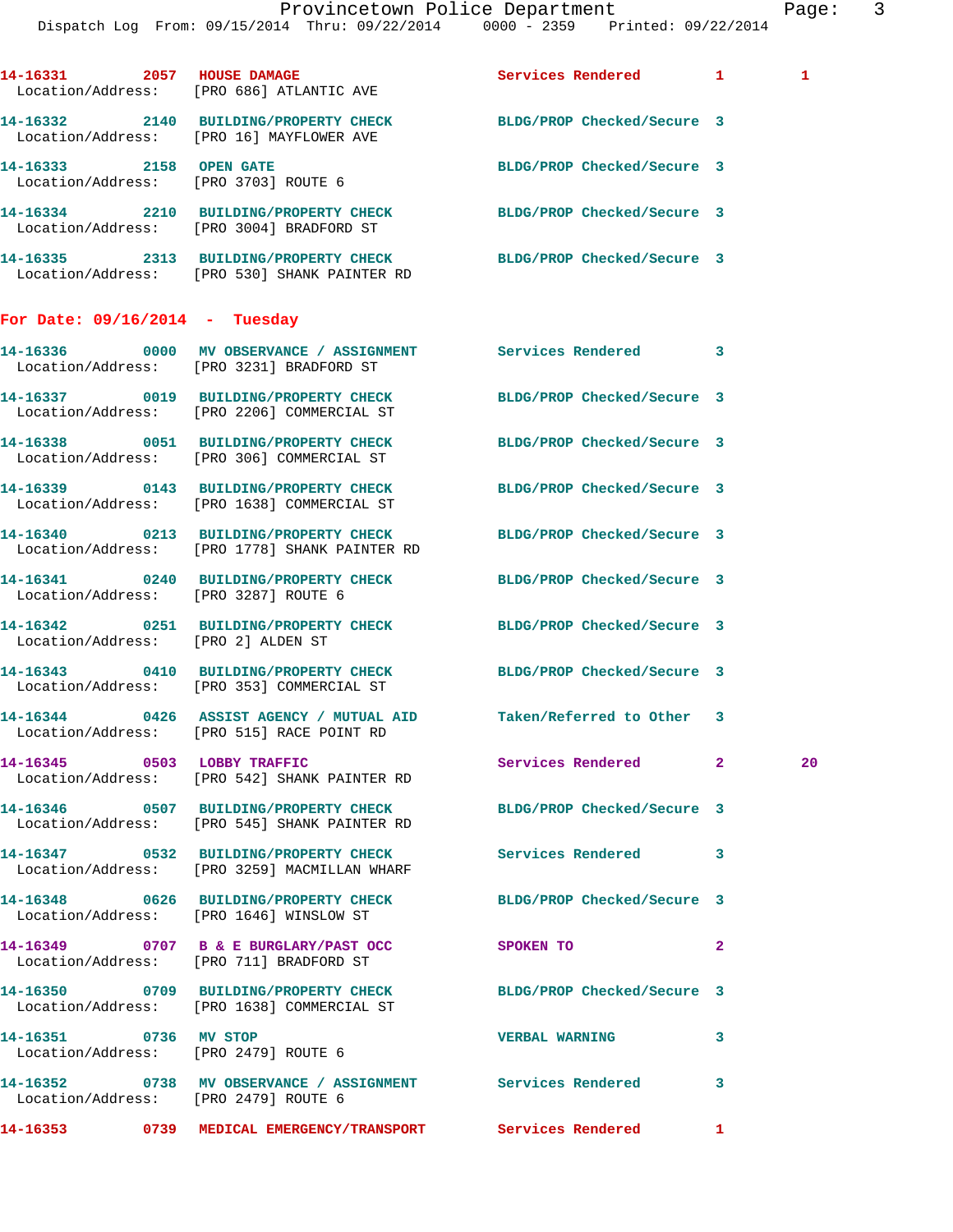|                                        | Provincetown Police Department The Rage: 4<br>Dispatch Log From: 09/15/2014 Thru: 09/22/2014 0000 - 2359 Printed: 09/22/2014 |                           |                         |                |  |
|----------------------------------------|------------------------------------------------------------------------------------------------------------------------------|---------------------------|-------------------------|----------------|--|
| Location/Address: [PRO 2763] CONANT ST |                                                                                                                              |                           |                         |                |  |
|                                        |                                                                                                                              | <b>VERBAL WARNING 3</b>   |                         |                |  |
| Refer To Accident: 14-57-AC            | 14-16355 0753 MV ACCIDENT<br>Location/Address: [PRO 146] COMMERCIAL ST                                                       | Services Rendered 1       |                         |                |  |
| 14-16356 0755 MV STOP                  | Location/Address: [PRO 2521] ROUTE 6                                                                                         | <b>VERBAL WARNING</b>     | $\overline{\mathbf{3}}$ |                |  |
|                                        | 14-16357 0811 OFF AT SCHOOL<br>Location/Address: [PRO 569] WINSLOW ST                                                        | Services Rendered 3       |                         |                |  |
| 14-16359 0815 ALARM TESTING            | Location/Address: [PRO 80] CARVER ST                                                                                         | Services Rendered 1       |                         |                |  |
|                                        | 14-16360 0837 ALARM TESTING<br>Location/Address: [PRO 3222] ALDEN ST                                                         | Services Rendered 1       |                         |                |  |
|                                        | 14-16358 0906 MEDICAL EMERGENCY<br>Location/Address: MONTELLO ST + BRADFORD ST                                               | Transported to Hospital 1 |                         |                |  |
|                                        | 14-16361 0918 BUILDING/PROPERTY CHECK Services Rendered 3<br>Location/Address: [PRO 564] BAYBERRY AVE                        |                           |                         |                |  |
|                                        | 14-16362 0922 DR ORDERED TRANSPORT<br>Location/Address: [PRO 440] HARRY KEMP WAY                                             | Transported to Hospital 1 |                         |                |  |
|                                        | 14-16363 0937 ALARM / ELEVATOR<br>Location/Address: [PRO 105] COMMERCIAL ST                                                  | Services Rendered 1       |                         |                |  |
|                                        | 14-16364 1015 MV OBSERVANCE / ASSIGNMENT Services Rendered 3<br>Location/Address: SHANK PAINTER RD + PROVINCE RD             |                           |                         |                |  |
|                                        | 14-16365 1019 LOST WALLET<br>Location/Address: [PRO 542] SHANK PAINTER RD                                                    | Services Rendered 3       |                         |                |  |
|                                        | 14-16366 1026 DR ORDERED TRANSPORT/2 Transported to Hospital 1<br>Location/Address: [PRO 440] HARRY KEMP WAY                 |                           |                         |                |  |
|                                        | 14-16368 1039 MEDICAL EMERGENCY/SUICIDE<br>Location/Address: [PRO 440] HARRY KEMP WAY                                        | Transported to Hospital 1 |                         |                |  |
|                                        | 14-16371 1115 FOUND NIKON BINOCULARS<br>Location/Address: [PRO 542] SHANK PAINTER RD                                         | Services Rendered 3       |                         |                |  |
| 14-16374 1140 GENERAL INFO             |                                                                                                                              | Services Rendered 2       |                         |                |  |
|                                        | 14-16372 1147 BUILDING/PROPERTY CHECK BLDG/PROP Checked/Secure 3<br>Location/Address: [PRO 2494] BRADFORD ST                 |                           |                         |                |  |
|                                        | 14-16376 1228 BUILDING/PROPERTY CHECK Services Rendered<br>Location/Address: [PRO 75] CAPTAIN BERTIE RD                      |                           | 3                       |                |  |
| 14-16377 1312 ASSIST CITIZEN           | Location/Address: [PRO 542] SHANK PAINTER RD                                                                                 | Services Rendered 3       |                         |                |  |
|                                        | 14-16378    1315    AIRCRAFT<br>Location/Address: [PRO 516] RACE POINT RD                                                    | Services Rendered         | $\mathbf{2}$            | $\overline{a}$ |  |
|                                        | 14-16379 1328 FIREARMS / WEAPONS<br>Location/Address: [PRO 542] SHANK PAINTER RD                                             | Services Rendered 2       |                         |                |  |
|                                        | 14-16380 1346 FOLLOW UP<br>Location/Address: [PRO 542] SHANK PAINTER RD                                                      | SPOKEN TO                 | $\mathbf{2}$            |                |  |
|                                        | 14-16381 1600 PARK, WALK & TALK<br>Location/Address: [PRO 3398] COMMERCIAL ST                                                | Services Rendered 2       |                         |                |  |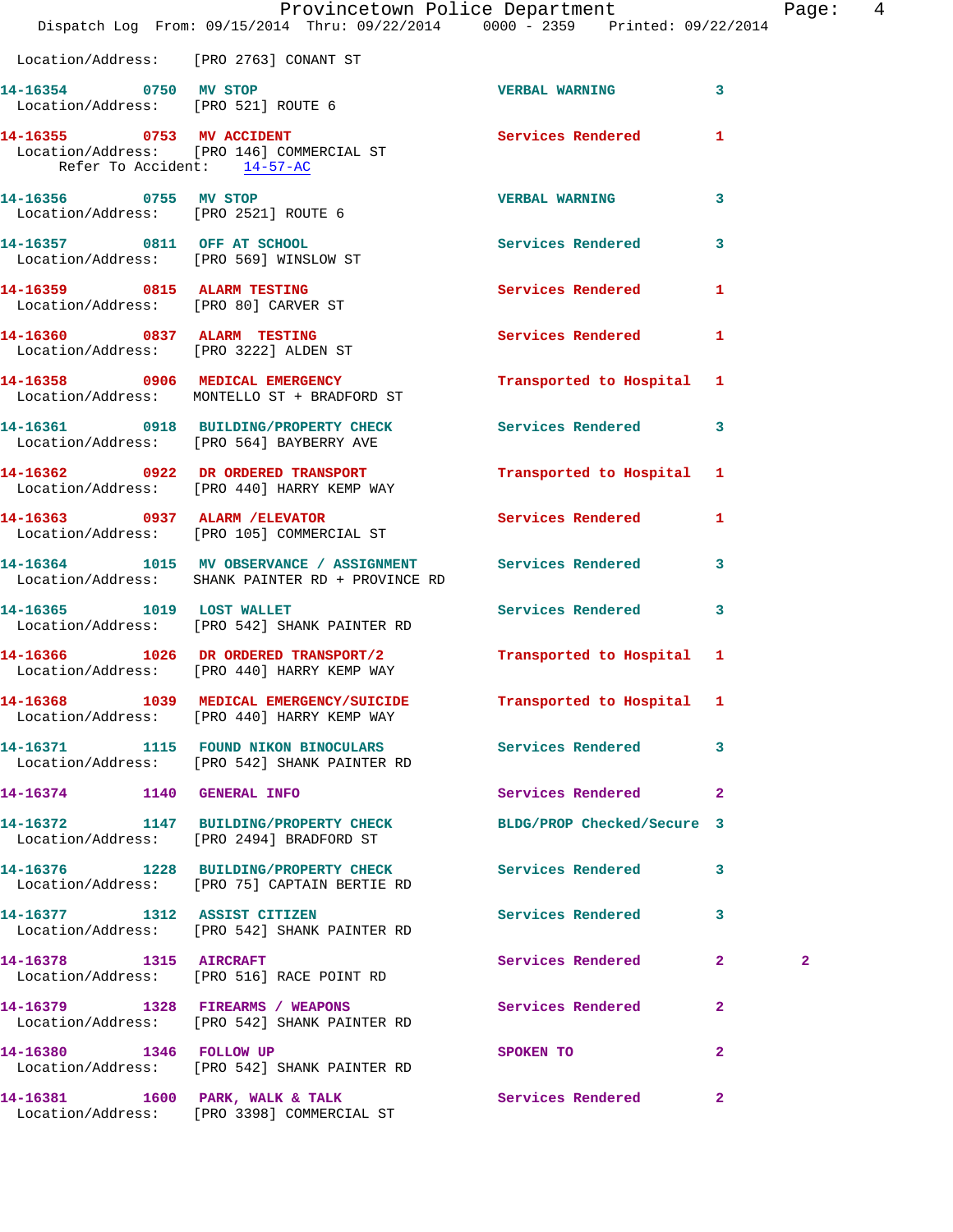|                                    | Provincetown Police Department Page: 5<br>Dispatch Log From: 09/15/2014 Thru: 09/22/2014 0000 - 2359 Printed: 09/22/2014 |                             |                |  |
|------------------------------------|--------------------------------------------------------------------------------------------------------------------------|-----------------------------|----------------|--|
|                                    | 14-16382 1606 TRAFFIC CONTROL 5 Services Rendered 3<br>Location/Address: [PRO 3004] BRADFORD ST                          |                             |                |  |
|                                    | 14-16383 1841 BUILDING/PROPERTY CHECK Services Rendered 3<br>Location/Address: [PRO 3430] COMMERCIAL ST                  |                             |                |  |
|                                    | 14-16384 1850 FALL/EVALUATION<br>Location/Address: [PRO 1992] COMMERCIAL ST                                              | Transported to Hospital 1   |                |  |
|                                    | 14-16385 1855 CAR ALARM COMPLAINT<br>Location/Address: [PRO 539] SHANK PAINTER RD                                        | SPOKEN TO                   | $\overline{2}$ |  |
|                                    | 14-16386 1954 LIGHT BAGS<br>Location/Address: [PRO 3259] MACMILLAN WHARF                                                 | Services Rendered           | 1              |  |
|                                    | 14-16387 1958 TTY TEST CALL<br>Location/Address: [PRO 542] SHANK PAINTER RD                                              | Services Rendered           | $\mathbf{1}$   |  |
|                                    | 14-16388 2013 BARKING DOG<br>Location/Address: [PRO 1782] BRADFORD ST                                                    | <b>Unfounded</b>            | $\mathbf{2}$   |  |
| 14-16389 2031 MV STOP              | Location/Address: CENTER ST + BRADFORD ST                                                                                | <b>VERBAL WARNING</b>       | $\mathbf{3}$   |  |
|                                    | 14-16390 2037 VERBAL/FAIL TO ILLUMINATE VERBAL WARNING 3<br>Location/Address: CONWELL ST + BRADFORD ST                   |                             |                |  |
|                                    | 14-16391 2114 BUILDING/PROPERTY CHECK BLDG/PROP Checked/Secure 3<br>Location/Address: [PRO 2206] COMMERCIAL ST           |                             |                |  |
|                                    | 14-16392 2138 BUILDING/PROPERTY CHECK Services Rendered 3<br>Location/Address: [PRO 2500] COMMERCIAL ST                  |                             |                |  |
|                                    | 14-16393 2229 SUSPICIOUS ODOR<br>Location/Address: [PRO 357] COMMERCIAL ST                                               | Services Rendered 3         |                |  |
| Location/Address: COMMERCIAL ST    | 14-16394 2309 NOISE COMPLAINT                                                                                            | SPOKEN TO 3                 |                |  |
|                                    | 14-16395 2324 BUILDING/PROPERTY CHECK BLDG/PROP Checked/Secure 3<br>Location/Address: [PRO 1778] SHANK PAINTER RD        |                             |                |  |
|                                    | 14-16396 2328 MV OBSERVANCE / ASSIGNMENT<br>Location/Address: BRADFORD ST + RYDER ST                                     | Services Rendered           | 3              |  |
| Location/Address: COMMERCIAL ST    | 14-16397 2332 NOISE COMPLAINT                                                                                            | <b>VERBAL WARNING 3</b>     | 1              |  |
|                                    | 14-16398 2345 MV STOP<br>Location/Address: [PRO 2277] BRADFORD ST                                                        | <b>VERBAL WARNING</b>       | 3              |  |
|                                    | 14-16399 2355 MV OBSERVANCE / ASSIGNMENT Services Rendered 3<br>Location/Address: RYDER ST + BRADFORD ST                 |                             |                |  |
|                                    | 14-16400 2359 VERBAL STOP SIGN<br>Location/Address: [PRO 3276] COMMERCIAL ST                                             | <b>VERBAL WARNING</b>       | 3              |  |
| For Date: $09/17/2014$ - Wednesday |                                                                                                                          |                             |                |  |
| Location/Address: COMMERCIAL ST    | 14-16401 0025 PARK, WALK & TALK                                                                                          | <b>Services Rendered 22</b> |                |  |
|                                    | 14-16402 0029 BUILDING/PROPERTY CHECK BLDG/PROP Checked/Secure 3<br>Location/Address: [PRO 3259] MACMILLAN WHARF         |                             |                |  |
|                                    | 14-16403 0038 BUILDING/PROPERTY CHECK BLDG/PROP Checked/Secure 3<br>Location/Address: [PRO 2500] COMMERCIAL ST           |                             |                |  |
|                                    | 14-16404 0233 BUILDING/PROPERTY CHECK BLDG/PROP Checked/Secure 3                                                         |                             |                |  |

Location/Address: [PRO 530] SHANK PAINTER RD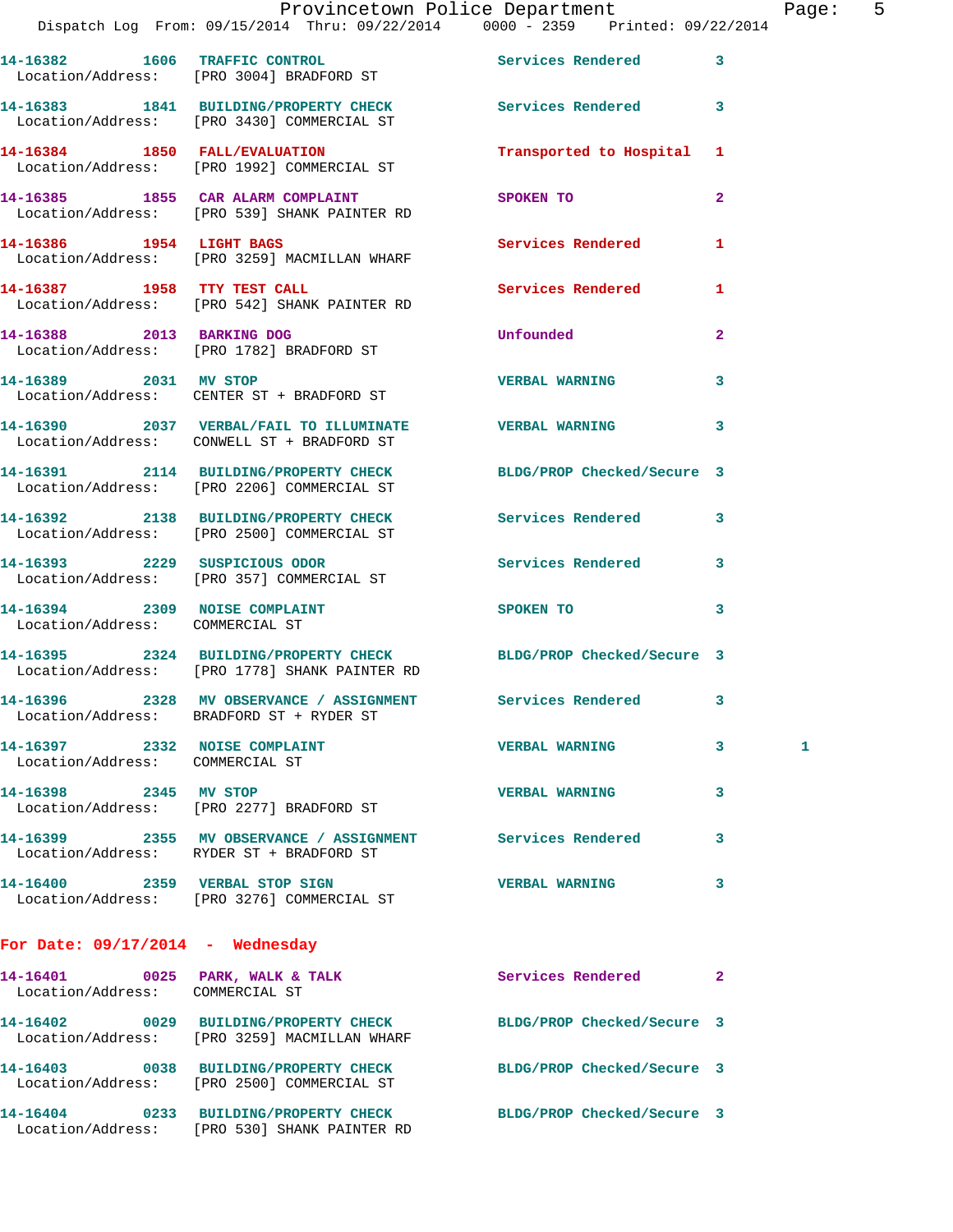Dispatch Log From: 09/15/2014 Thru: 09/22/2014 0000 - 2359 Printed: 09/22/2014

**14-16405 0255 BUILDING/PROPERTY CHECK BLDG/PROP Checked/Secure 3**  Location/Address: [PRO 3287] ROUTE 6 **14-16406 0300 LOBBY TRAFFIC Services Rendered 2 24**  Location/Address: [PRO 542] SHANK PAINTER RD **14-16407 0450 BUILDING/PROPERTY CHECK BLDG/PROP Checked/Secure 3**  Location/Address: [PRO 2568] COMMERCIAL ST **14-16408 0508 BUILDING/PROPERTY CHECK BLDG/PROP Checked/Secure 3**  Location/Address: [PRO 545] SHANK PAINTER RD **14-16409 0545 MV OBSERVANCE / ASSIGNMENT Services Rendered 3**  Location/Address: [PRO 2521] ROUTE 6 **14-16410 0709 BUILDING/PROPERTY CHECK Services Rendered 3**  Location/Address: [PRO 3259] MACMILLAN WHARF **14-16411 0715 PARK, WALK & TALK Services Rendered 2**  Location/Address: COMMERCIAL ST **14-16412 0729 MV OBSERVANCE / ASSIGNMENT Services Rendered 3**  Location: [PRO 3672] TOWN LINE **14-16413 0746 MV STOP VERBAL WARNING 3**  Location/Address: [PRO 413] CONWELL ST **14-16415 0800 MV STOP VERBAL WARNING 3**  Location/Address: [PRO 521] ROUTE 6 **14-16416 0812 PARK, WALK & TALK Services Rendered 2**  Location/Address: [PRO 105] COMMERCIAL ST **14-16417 0813 MV STOP Citation/Warning Issued 3**  Location/Address: [PRO 3222] ALDEN ST **14-16420 0815 MV OBSERVANCE / ASSIGNMENT Services Rendered 3**  Location/Address: JEROME SMITH RD **14-16419 0820 PARK, WALK & TALK Services Rendered 2**  Location/Address: [PRO 569] WINSLOW ST **14-16418 0823 MV STOP VERBAL WARNING 3**  Location/Address: [PRO 3222] ALDEN ST **14-16421 0837 MV STOP VERBAL WARNING 3**  Location/Address: [PRO 444] HIGH POLE HILL 14-16422 0840 PARK, WALK & TALK **Services Rendered** 2 Location/Address: [PRO 3296] SHANK PAINTER RD **14-16423 0843 MV STOP Citation/Warning Issued 3**  Location/Address: [PRO 2558] BRADFORD ST **14-16424 0901 MV STOP VERBAL WARNING 3**  Location/Address: [PRO 3222] ALDEN ST **14-16425 0945 BUILDING/PROPERTY CHECK BLDG/PROP Checked/Secure 3**  Location/Address: [PRO 3317] CEMETERY RD **14-16426 0945 BUILDING/PROPERTY CHECK BLDG/PROP Checked/Secure 3**  Location/Address: [PRO 3318] CEMETERY RD **14-16428 0948 MV OBSERVANCE / ASSIGNMENT Services Rendered 3**  Location/Address: RACE POINT RD + SEASHORE PARK DR **14-16427 0953 MV STOP VERBAL WARNING 3**  Location/Address: [PRO 3030] TIN PAN ALLEY RD **14-16429 1001 PARKING COMPLAINT / GENERAL Vehicle Towed 3**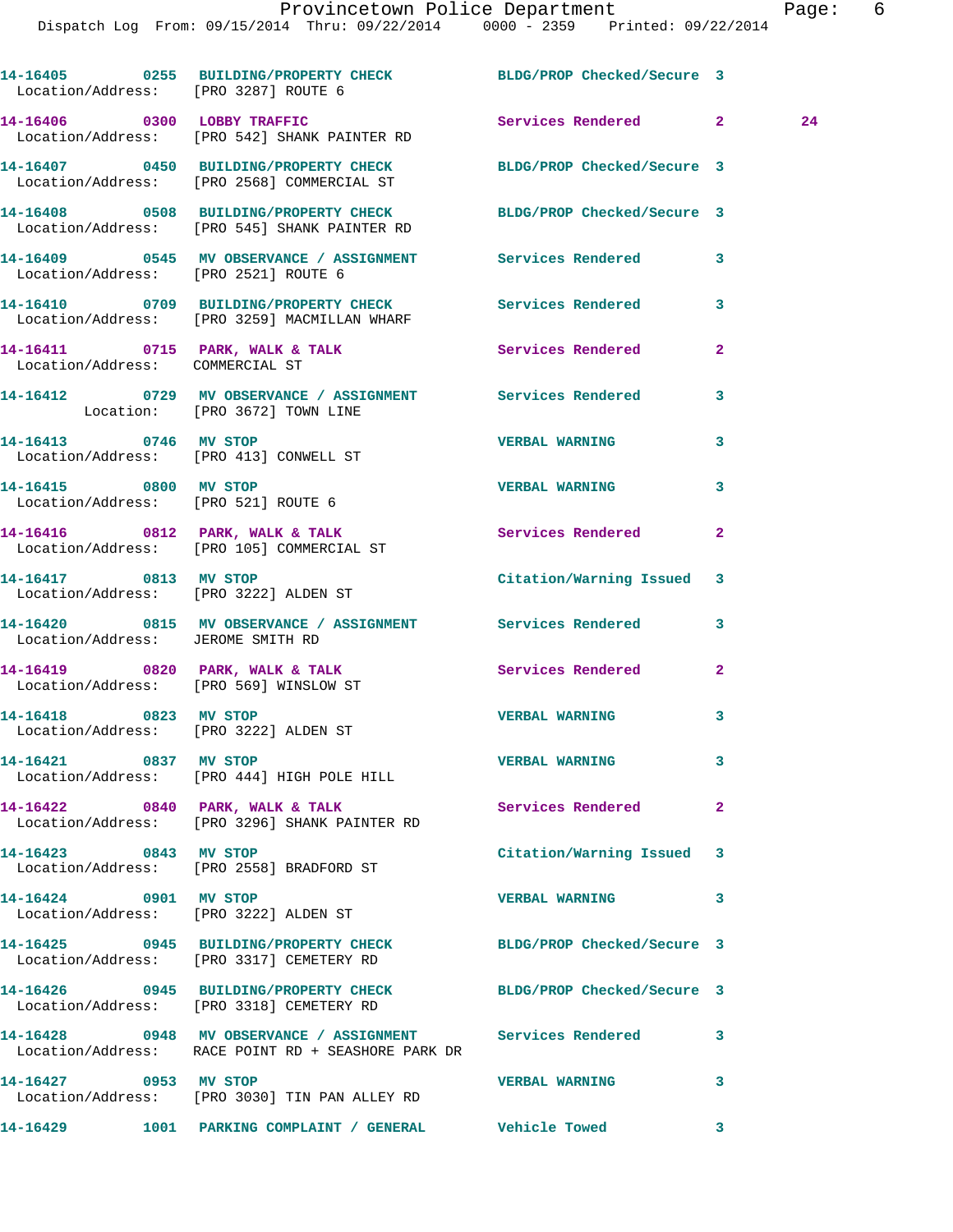|                                 | Provincetown Police Department<br>Dispatch Log From: 09/15/2014 Thru: 09/22/2014 0000 - 2359 Printed: 09/22/2014   |                           |                | Pag          |
|---------------------------------|--------------------------------------------------------------------------------------------------------------------|---------------------------|----------------|--------------|
|                                 | Location/Address: [PRO 630] COMMERCIAL ST                                                                          |                           |                |              |
|                                 | 14-16430   1012   BUILDING/PROPERTY CHECK   BLDG/PROP Checked/Secure   3<br>Location/Address: [PRO 3287] ROUTE   6 |                           |                |              |
|                                 | 14-16431 1035 MV STOP<br>Location/Address: ROUTE 6 + CONWELL ST                                                    | <b>VERBAL WARNING</b>     | 3              |              |
| 14-16432 1116 ANIMAL CALL       | Location/Address: [PRO 3007] HARRY KEMP WAY                                                                        | Services Rendered         | $\overline{a}$ |              |
|                                 | 14-16433 1140 BUILDING/PROPERTY CHECK BLDG/PROP Checked/Secure 3<br>Location/Address: [PRO 2898] JEROME SMITH RD   |                           |                |              |
| Location/Address: COMMERCIAL ST | 14-16434 1159 PARK, WALK & TALK 1988 Services Rendered 2                                                           |                           |                |              |
| Location/Address: BRADFORD ST   | 14-16436 1408 BUILDING/PROPERTY CHECK BLDG/PROP Checked/Secure 3                                                   |                           |                |              |
|                                 | 14-16437 1428 REASSURANCE CHECK/TRANSPORT<br>Location/Address: [PRO 2490] PROVINCELANDS RD                         | Transported to Hospital 3 |                |              |
|                                 | 14-16439    1534    COMPLAINT<br>Location/Address: [PRO 210] COMMERCIAL ST                                         | <b>VERBAL WARNING</b>     | 3              |              |
|                                 | 14-16440 1616 COMPLAINT - STREET PERFORMERS SPOKEN TO<br>Location/Address: [PRO 3949] COMMERCIAL ST                |                           | 3              |              |
|                                 | 14-16441 1630 TRESPASS COMPLAINT<br>Location/Address: [PRO 210] COMMERCIAL ST                                      | <b>VERBAL WARNING</b>     | 3              |              |
| Refer To Arrest: 14-240-AR      | 14-16442 1642 TRESPASS/ARREST<br>Location/Address: [PRO 210] COMMERCIAL ST                                         | Arrest(s) Made            | $\mathbf{2}$   |              |
|                                 | 14-16445 1732 FOUND CAT<br>Location/Address: [PRO 1230] COMMERCIAL ST                                              | SPOKEN TO                 | $\mathbf{2}$   |              |
|                                 | 14-16443 1751 MV VANDALISM<br>Location/Address: [PRO 1845] BROWNE ST                                               | Services Rendered         | $\overline{2}$ |              |
| 14-16444 1834 LOOSE DOG         | Location/Address: [PRO 3075] SHANK PAINTER RD                                                                      | Unfounded                 | 2              |              |
|                                 | 14-16447 1842 BUILDING/PROPERTY CHECK Services Rendered<br>Location/Address: [PRO 3430] COMMERCIAL ST              |                           | 3              |              |
|                                 | 14-16446 1843 GAS PUMP DISABLED<br>Location/Address: [PRO 519] RACE POINT RD                                       | Taken/Referred to Other   | $\mathbf{3}$   | $\mathbf{2}$ |
| 14-16448 1857 THREATS           | Location/Address: [PRO 542] SHANK PAINTER RD                                                                       | Services Rendered         | $\mathbf{2}$   |              |
|                                 | 14-16449 1901 LOST CELLPHONE<br>Location/Address: [PRO 542] SHANK PAINTER RD                                       | Services Rendered         | 3              |              |
|                                 | 14-16450 1905 PARK, WALK & TALK<br>Location: [PRO 3431] LOPES SQUARE                                               | Services Rendered         | 2              |              |
|                                 | 14-16451 1917 MV OBSERVANCE / ASSIGNMENT Services Rendered<br>Location/Address: HIGH POLE HL + BRADFORD ST         |                           | 3              |              |
|                                 | 14-16452 1928 DOMESTIC DISTURBANCE<br>Location/Address: [PRO 3314] COMMERCIAL ST                                   | SPOKEN TO                 | 1              |              |
|                                 | 14-16453 1931 CHOKING/TRANSPORT<br>Location/Address: [PRO 3376] OLD ANN PAGE WAY                                   | Transported to Hospital 1 |                |              |
|                                 | 14-16454 2003 SUSPICIOUS BOAT/ACTIVITY<br>Location/Address: [PRO 3259] MACMILLAN WHARF                             | Services Rendered         | $\mathbf{2}$   |              |

Page: 7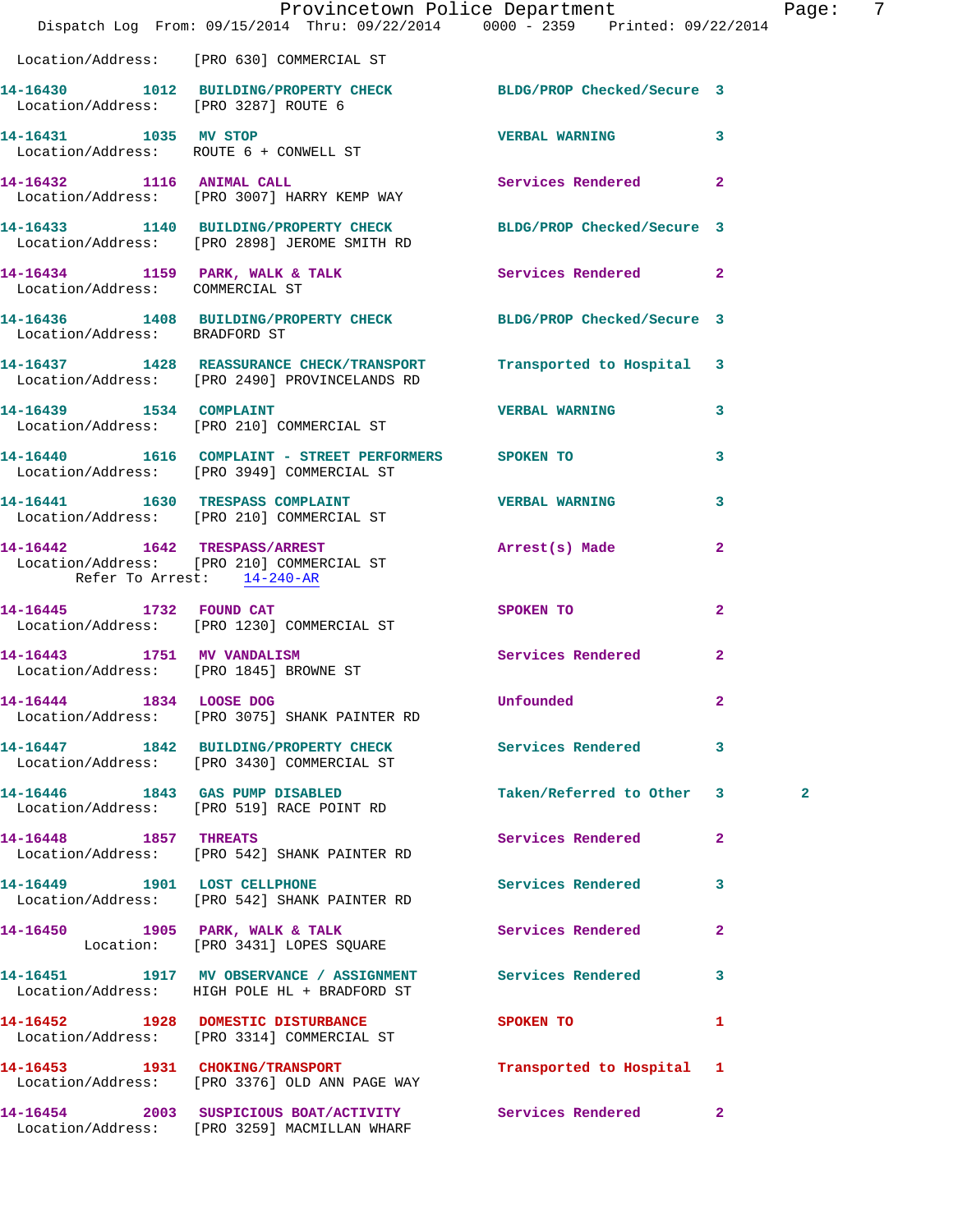Dispatch Log From: 09/15/2014 Thru: 09/22/2014 0000 - 2359 Printed: 09/22/2014

| 14-16455<br>2023                      | <b>BY-LAW VIOLATION</b><br>Location/Address: [PRO 1435] STANDISH ST | Unfounded                  | 2 |
|---------------------------------------|---------------------------------------------------------------------|----------------------------|---|
| 14-16456<br>2122<br>Location/Address: | MV OBSERVANCE / ASSIGNMENT<br>BRADFORD ST + STANDISH ST             | Services Rendered          | 3 |
| 2205<br>14-16457<br>Location/Address: | <b>BUILDING/PROPERTY CHECK</b><br>[PRO 2500] COMMERCIAL ST          | Services Rendered          | 3 |
| 14-16458<br>2219                      | <b>MV DISABLED</b><br>Location/Address: [PRO 175] COMMERCIAL ST     | Services Rendered          | 2 |
| 2321<br>14-16460<br>Location/Address: | <b>BUILDING/PROPERTY CHECK</b><br>[PRO 530] SHANK PAINTER RD        | BLDG/PROP Checked/Secure 3 |   |
| 14-16461<br>2340                      | <b>BUILDING/PROPERTY CHECK</b>                                      | BLDG/PROP Checked/Secure 3 |   |

## **For Date: 09/18/2014 - Thursday**

Location/Address: [PRO 182] COMMERCIAL ST

|                                                         | 14-16462 0000 LOBBY TRAFFIC<br>Location/Address: [PRO 542] SHANK PAINTER RD                              | Services Rendered          | 2 <sup>1</sup> | 20 |
|---------------------------------------------------------|----------------------------------------------------------------------------------------------------------|----------------------------|----------------|----|
| 14-16463 0004 NO ACTION<br>Location/Address: WEBSTER PL |                                                                                                          | Services Rendered 3        |                |    |
|                                                         | 14-16464 0008 BUILDING/PROPERTY CHECK<br>Location/Address: [PRO 440] HARRY KEMP WAY                      | BLDG/PROP Checked/Secure 3 |                |    |
| 14-16465 0017 MV STOP                                   | Location/Address: [PRO 1776] PLEASANT ST                                                                 | Citation/Warning Issued    | 3              |    |
| 14-16466 0023 BAR CHECK                                 | Location/Address: [PRO 2737] COMMERCIAL ST                                                               | Services Rendered          | $\mathbf{2}$   |    |
| 14-16467 0026 BAR CHECK                                 | Location/Address: [PRO 3443] COMMERCIAL ST                                                               | <b>Services Rendered</b>   | $\overline{a}$ |    |
| 14-16468 0034 BAR CHECK                                 | Location/Address: [PRO 399] COMMERCIAL ST                                                                | Services Rendered          | $\overline{a}$ |    |
|                                                         | 14-16469 0047 MV OBSERVANCE / ASSIGNMENT Services Rendered<br>Location/Address: BRADFORD ST + RYDER ST   |                            | 3              |    |
|                                                         | 14-16470 0059 MV STOP/ARREST<br>Location/Address: JOHNSON ST + BRADFORD ST<br>Refer To Arrest: 14-241-AR | Arrest(s) Made             | 3              |    |
|                                                         | 14-16472 0234 BUILDING/PROPERTY CHECK<br>Location/Address: [PRO 1646] WINSLOW ST                         | BLDG/PROP Checked/Secure 3 |                |    |
|                                                         | 14-16471 0235 BUILDING/PROPERTY CHECK<br>Location/Address: [PRO 519] RACE POINT RD                       | BLDG/PROP Checked/Secure 3 |                |    |
|                                                         | 14-16473 0523 BUILDING/PROPERTY CHECK<br>Location/Address: [PRO 545] SHANK PAINTER RD                    | BLDG/PROP Checked/Secure 3 |                |    |
|                                                         | 14-16474 0539 BUILDING/PROPERTY CHECK<br>Location/Address: [PRO 1778] SHANK PAINTER RD                   | BLDG/PROP Checked/Secure 3 |                |    |
|                                                         | 14-16475 0546 BUILDING/PROPERTY CHECK<br>Location/Address: [PRO 175] COMMERCIAL ST                       | BLDG/PROP Checked/Secure 3 |                |    |
|                                                         | 14-16476 0554 DISTURBANCE<br>Location/Address: [PRO 146] COMMERCIAL ST                                   | <b>Services Rendered</b>   | $\mathbf{1}$   |    |
|                                                         | 14-16477 0606 BORROWED FUEL/TRURO                                                                        | Services Rendered          | 3              |    |
|                                                         | 14-16478 0647 BUILDING/PROPERTY CHECK BLDG/PROP Checked/Secure 3                                         |                            |                |    |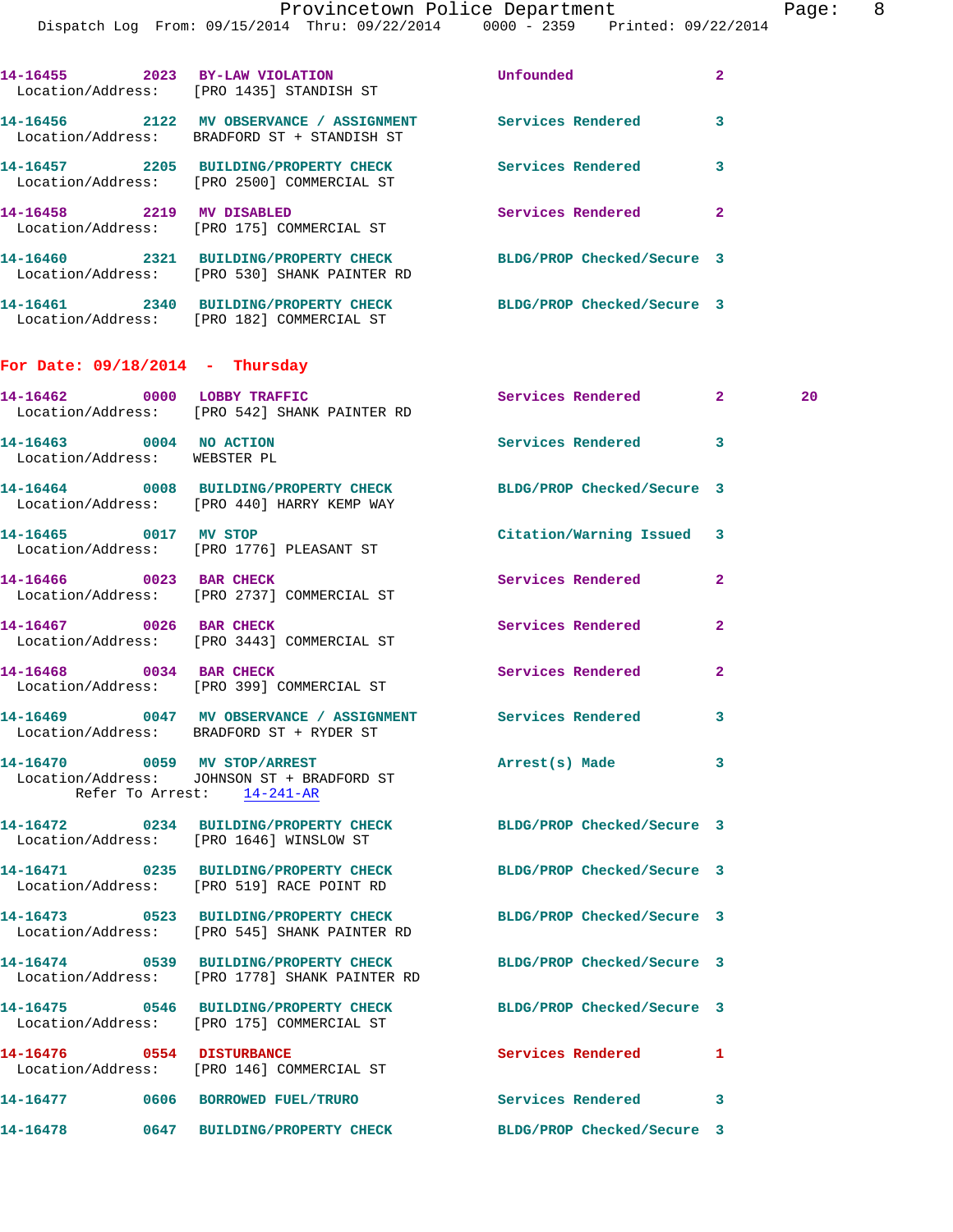|                                        | Dispatch Log From: 09/15/2014 Thru: 09/22/2014 0000 - 2359 Printed: 09/22/2014                                     | Provincetown Police Department | Page: 9      |
|----------------------------------------|--------------------------------------------------------------------------------------------------------------------|--------------------------------|--------------|
|                                        | Location/Address: [PRO 519] RACE POINT RD                                                                          |                                |              |
|                                        | 14-16479 0713 TRAPPED RACCOON<br>Location/Address: [PRO 1591] PEARL ST                                             | Services Rendered 2            |              |
|                                        | 14-16480 0715 BUILDING/PROPERTY CHECK BLDG/PROP Checked/Secure 3<br>Location/Address: [PRO 447] JEROME SMITH RD    |                                |              |
|                                        | 14-16481 0720 BUILDING/PROPERTY CHECK BLDG/PROP Checked/Secure 3<br>Location/Address: [PRO 1778] SHANK PAINTER RD  |                                |              |
|                                        | 14-16482 0724 PARKING COMPLAINT / GENERAL Services Rendered 3<br>Location/Address: [PRO 2996] COMMERCIAL ST        |                                |              |
|                                        | 14-16483 0743 PARK, WALK & TALK 3 Services Rendered 2<br>Location/Address: [PRO 2500] COMMERCIAL ST                |                                |              |
|                                        | 14-16484 0756 PARK, WALK & TALK<br>Location/Address: [PRO 569] WINSLOW ST                                          | Services Rendered 2            |              |
|                                        | 14-16485 0818 BIKE GENERAL<br>Location/Address: MONTELLO ST + COMMERCIAL ST                                        | Services Rendered              | $\mathbf{2}$ |
|                                        | 14-16487 0850 BUILDING/PROPERTY CHECK BLDG/PROP Checked/Secure 3<br>Location/Address: [PRO 3163] WINTHROP ST       |                                |              |
|                                        | 14-16488 0902 BIKE ABANDONED/CONFISCATED Services Rendered<br>Location/Address: [PRO 518] RACE POINT RD            |                                | $\mathbf{2}$ |
|                                        | 14-16489 0930 GENERATOR TEST                                                                                       | Services Rendered 3            |              |
| Location/Address: [PRO 3287] ROUTE 6   | 14-16490 0933 BUILDING/PROPERTY CHECK BLDG/PROP Checked/Secure 3                                                   |                                |              |
| Location/Address: [PRO 16] BRADFORD ST | 14-16491 0935 BUILDING/PROPERTY CHECK BLDG/PROP Checked/Secure 3                                                   |                                |              |
|                                        | 14-16492 0937 MV OBSERVANCE / ASSIGNMENT Services Rendered 3<br>Location/Address: BRADFORD ST + PRISCILLA ALDEN RD |                                |              |
|                                        | 14-16493 0955 MV STOP<br>Location/Address: [PRO 2521] ROUTE 6 + SNAIL RD                                           | <b>VERBAL WARNING</b>          | 3            |
|                                        | 14-16494 0958 PARK, WALK & TALK 6 Services Rendered 2<br>Location/Address: [PRO 526] RYDER ST EXT                  |                                |              |
|                                        | 14-16495 1010 PARK, WALK & TALK<br>Location/Address: [PRO 105] COMMERCIAL ST                                       | Services Rendered 2            |              |
|                                        | 14-16496 1027 PARKING COMPLAINT / GENERAL Vehicle Towed 3<br>Location/Address: [PRO 1182] COMMERCIAL ST            |                                |              |
|                                        | 14-16497 1049 MEDICAL EMERGENCY<br>Location/Address: [PRO 440] HARRY KEMP WAY                                      | Transported to Hospital 1      |              |
| 14-16498 1128 MV ACCIDENT              | Location/Address: [PRO 426] COURT ST                                                                               | Services Rendered              | -1           |
|                                        | 14-16499 1159 LARCENY / FORGERY / FRAUD Services Rendered 2<br>Location/Address: [PRO 2251] COMMERCIAL ST          |                                |              |
|                                        | 14-16500 1202 BUILDING/PROPERTY CHECK BLDG/PROP Checked/Secure 3<br>Location/Address: [PRO 2539] RYDER ST          |                                |              |
|                                        | 14-16502 1215 MV OBSERVANCE / ASSIGNMENT Services Rendered 3<br>Location/Address: BRADFORD ST + STANDISH ST        |                                |              |
|                                        | 14-16501 1218 HORNETS NEST<br>Location/Address: [PRO 1489] ALDEN ST                                                | Services Rendered              | $\mathbf{2}$ |
| 14-16503 1233 MV STOP                  |                                                                                                                    | <b>VERBAL WARNING</b>          | $\mathbf{3}$ |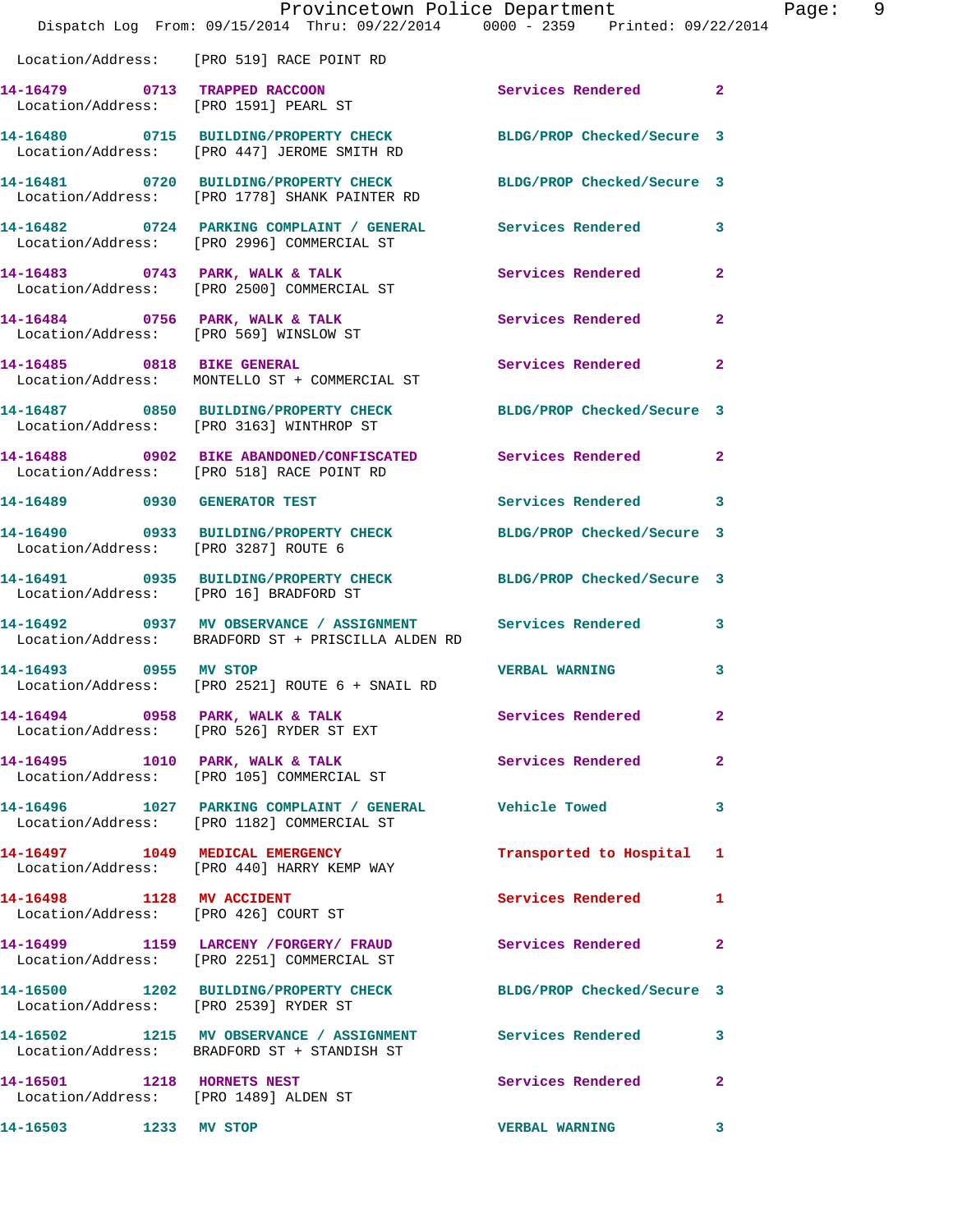|                              | Provincetown Police Department<br>Dispatch Log From: 09/15/2014 Thru: 09/22/2014 0000 - 2359 Printed: 09/22/2014 |                               |              | Page: 10 |  |
|------------------------------|------------------------------------------------------------------------------------------------------------------|-------------------------------|--------------|----------|--|
|                              | Location/Address: STANDISH ST + BRADFORD ST                                                                      |                               |              |          |  |
|                              | 14-16504 1244 BUILDING/PROPERTY CHECK BLDG/PROP Checked/Secure 3<br>Location/Address: [PRO 2481] TREMONT ST      |                               |              |          |  |
| 14-16505 1322 ARREST         | Location/Address: [PRO 542] SHANK PAINTER RD                                                                     | Arrest(s) Made 1              |              |          |  |
|                              | 14-16506 1417 ALARM - GENERAL<br>Location/Address: [PRO 1207] COMMERCIAL ST                                      | False Alarm <b>Example 20</b> | $\mathbf{1}$ |          |  |
|                              | 14-16507 1514 TROLLEY OPERATOR<br>Location/Address: [PRO 3405] COMMERCIAL ST                                     | SPOKEN TO                     | 3            |          |  |
|                              | 14-16508 1604 LEG INJURY/TRANSPORT<br>Location/Address: [PRO 440] HARRY KEMP WAY                                 | Transported to Hospital 1     |              |          |  |
|                              | 14-16509 1634 BUILDING/PROPERTY CHECK<br>Location/Address: [PRO 564] BAYBERRY AVE                                | BLDG/PROP Checked/Secure 3    |              |          |  |
|                              | 14-16510 1817 PARKED MV'S TICKETED<br>Location/Address: [PRO 149] COMMERCIAL ST                                  | Services Rendered 2           |              |          |  |
|                              | 14-16511 1833 BUILDING/PROPERTY CHECK Services Rendered<br>Location/Address: [PRO 3259] MACMILLAN WHARF          |                               | 3            |          |  |
|                              | 14-16512 1859 GRILL FIRE<br>Location/Address: [PRO 1939] SOMERSET RD                                             | Extinguished 1                |              |          |  |
|                              | 14-16513 1922 MV STOP<br>Location/Address: COURT ST + BRADFORD ST                                                | <b>VERBAL WARNING</b>         | 3            |          |  |
| Location/Address: CONWELL ST | 14-16514 1936 MV OBSERVANCE / ASSIGNMENT Citation/Warning Issued 3                                               |                               |              |          |  |
|                              | 14-16515 1956 VERBAL BRAKE LIGHT<br>Location/Address: [PRO 2818] CONWELL ST                                      | <b>VERBAL WARNING</b>         | 3            |          |  |
| 14-16516 2046 MV STOP        | Location/Address: WINTHROP ST + BRADFORD ST                                                                      | <b>VERBAL WARNING</b>         | $\mathbf{3}$ |          |  |
|                              | 14-16517 2105 BUILDING/PROPERTY CHECK BLDG/PROP Checked/Secure 3<br>Location/Address: [PRO 306] COMMERCIAL ST    |                               |              |          |  |
| 14-16518 2116 MV STOP        | Location/Address: [PRO 3259] MACMILLAN WHARF                                                                     | <b>VERBAL WARNING</b>         | 3            |          |  |
| 14-16519 2136 HARASSMENT     | Location/Address: [PRO 3801] COMMERCIAL ST                                                                       | Services Rendered             | $\mathbf{2}$ | 1        |  |
|                              | 14-16520 2148 BUILDING/PROPERTY CHECK<br>Location/Address: [PRO 16] MAYFLOWER AVE                                | BLDG/PROP Checked/Secure 3    |              |          |  |
|                              | 14-16522 2327 BUILDING/PROPERTY CHECK<br>Location/Address: [PRO 519] RACE POINT RD                               | BLDG/PROP Checked/Secure 3    |              |          |  |
|                              | 14-16521 2330 BUILDING/PROPERTY CHECK<br>Location/Address: [PRO 530] SHANK PAINTER RD                            | BLDG/PROP Checked/Secure 3    |              |          |  |
|                              | 14-16524 2340 BUILDING/PROPERTY CHECK<br>Location/Address: [PRO 1638] COMMERCIAL ST                              | BLDG/PROP Checked/Secure 3    |              |          |  |
| 14-16523 2342 MV STOP        | Location/Address: BRADFORD ST + DAGGETT LN                                                                       | <b>VERBAL WARNING</b>         | 3            |          |  |
|                              |                                                                                                                  |                               |              |          |  |

## **For Date: 09/19/2014 - Friday**

| 14-16525          | 0009 | <b>MV OBSERVANCE / ASSIGNMENT</b> | Services Rendered |  |
|-------------------|------|-----------------------------------|-------------------|--|
| Location/Address: |      | BRADFORD ST + RYDER ST            |                   |  |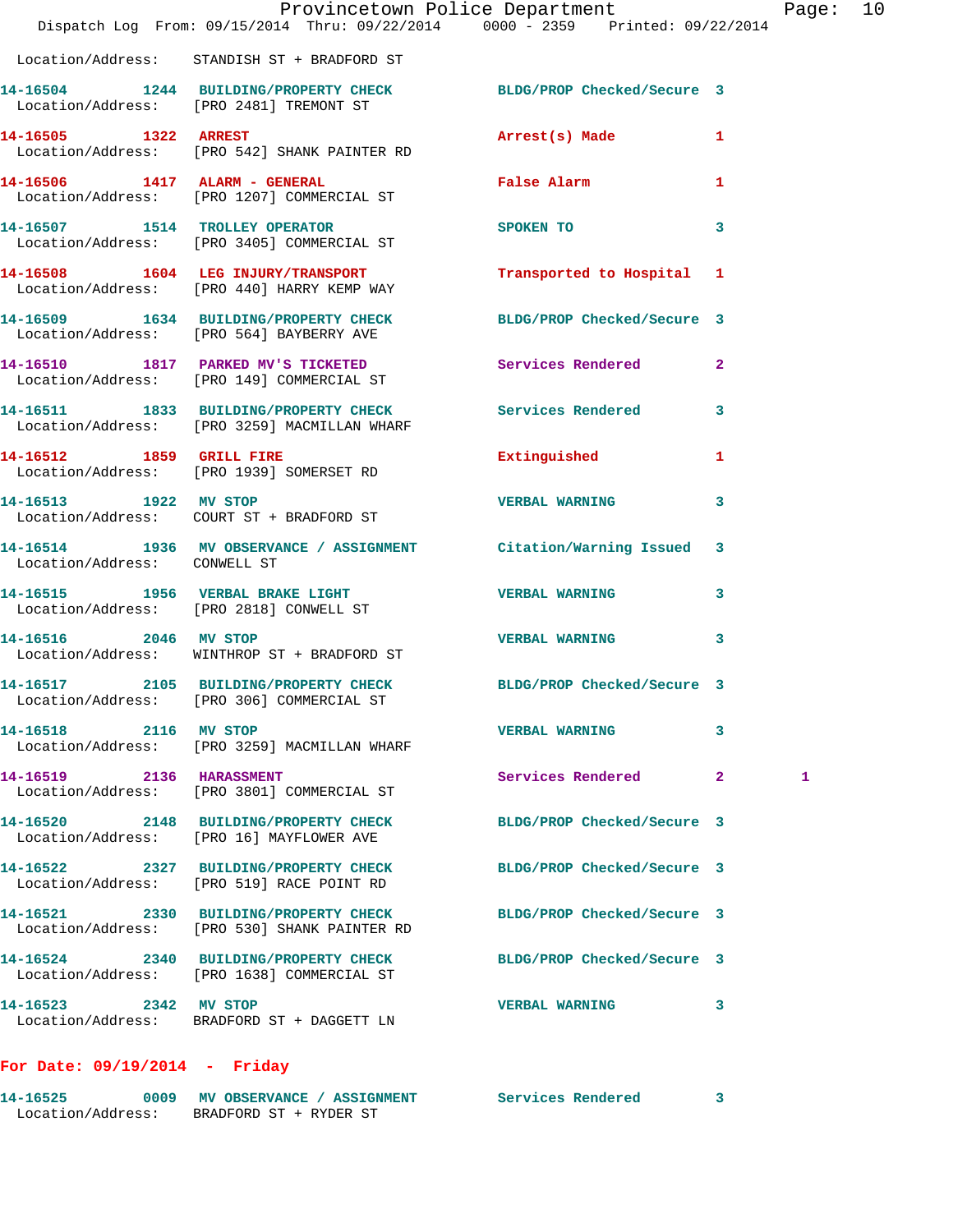|                                                          | Provincetown Police Department The Rage: 11<br>Dispatch Log From: 09/15/2014 Thru: 09/22/2014 0000 - 2359 Printed: 09/22/2014 |                                    |    |
|----------------------------------------------------------|-------------------------------------------------------------------------------------------------------------------------------|------------------------------------|----|
|                                                          | 14-16526 0019 BUILDING/PROPERTY CHECK BLDG/PROP Checked/Secure 3<br>Location/Address: [PRO 306] COMMERCIAL ST                 |                                    |    |
| 14-16527 0030 MV STOP                                    | Location/Address: SHANK PAINTER RD + BRADFORD ST                                                                              | <b>VERBAL WARNING</b> 3            |    |
|                                                          | 14-16528 0036 MV OBSERVANCE / ASSIGNMENT No Action Required 3<br>Location/Address: [PRO 542] SHANK PAINTER RD                 |                                    |    |
| Location/Address: COMMODORE AVE                          | 14-16529 0042 BUILDING/PROPERTY CHECK BLDG/PROP Checked/Secure 3                                                              |                                    |    |
|                                                          | 14-16530 0046 LOBBY TRAFFIC<br>Location/Address: [PRO 542] SHANK PAINTER RD                                                   | Services Rendered 2                | 27 |
|                                                          | 14-16532 0156 MV STOP<br>Location/Address: [PRO 754] BRADFORD ST                                                              | VERBAL WARNING 3                   |    |
|                                                          | 14-16533 0215 BUILDING/PROPERTY CHECK BLDG/PROP Checked/Secure 3<br>Location/Address: [PRO 175] COMMERCIAL ST                 |                                    |    |
|                                                          | 14-16534 0218 BUILDING/PROPERTY CHECK BLDG/PROP Checked/Secure 3<br>Location/Address: [PRO 182] COMMERCIAL ST                 |                                    |    |
| Location/Address: COMMODORE AVE                          | 14-16535 0218 BUILDING/PROPERTY CHECK BLDG/PROP Checked/Secure 3                                                              |                                    |    |
|                                                          | 14-16536 0226 BUILDING/PROPERTY CHECK BLDG/PROP Checked/Secure 3<br>Location/Address: [PRO 75] CAPTAIN BERTIE RD              |                                    |    |
| 14-16537 0357 911 GENERAL                                | Location/Address: [PRO 1190] COMMERCIAL ST                                                                                    | Services Rendered 1                |    |
|                                                          | 14-16538 0404 MEDICAL EMERGENCY<br>Location/Address: [PRO 2227] BRADFORD ST                                                   | Transported to Hospital 1          |    |
|                                                          | 14-16539 0519 BUILDING/PROPERTY CHECK BLDG/PROP Checked/Secure 3<br>Location/Address: [PRO 1778] SHANK PAINTER RD             |                                    |    |
| Location/Address: [PRO 3440] ROUTE 6                     | 14-16540 0600 MV OBSERVANCE / ASSIGNMENT Services Rendered 3                                                                  |                                    |    |
| 14-16541 0618 MV STOP<br>Location/Address: ROUTE 6       |                                                                                                                               | No Action Required 3               |    |
|                                                          | 14-16542 0627 BUILDING/PROPERTY CHECK BLDG/PROP Checked/Secure 3<br>Location/Address: [PRO 3256] COMMERCIAL ST                |                                    |    |
| 14-16543 0638 HAZARDS<br>Location/Address: COMMERCIAL ST |                                                                                                                               | Removed Hazard 2                   |    |
| 14-16544 0705 MV COMPLAINT<br>Location/Address: SNAIL RD |                                                                                                                               | Could Not Locate 2                 |    |
|                                                          | 14-16545 0711 BUILDING/PROPERTY CHECK BLDG/PROP Checked/Secure 3<br>Location/Address: [PRO 447] JEROME SMITH RD               |                                    |    |
|                                                          | 14-16546 0724 BUILDING/PROPERTY CHECK BLDG/PROP Checked/Secure 3<br>Location/Address: [PRO 519] RACE POINT RD                 |                                    |    |
|                                                          | 14-16548 0755 OFF AT THE SCHOOL<br>Location/Address: [PRO 569] WINSLOW ST                                                     | Services Rendered 3                |    |
|                                                          | 14-16549 0813 COURT TRANSPORT<br>Location/Address: [PRO 542] SHANK PAINTER RD                                                 | Taken/Referred to Other 3          |    |
|                                                          | 14-16550 0907 PARK, WALK & TALK<br>Location/Address: [PRO 2645] SHANK PAINTER RD                                              | No Action Required 2               |    |
|                                                          | 14-16551 0924 PARK, WALK & TALK<br>Location/Address: [PRO 105] COMMERCIAL ST                                                  | No Action Required<br>$\mathbf{2}$ |    |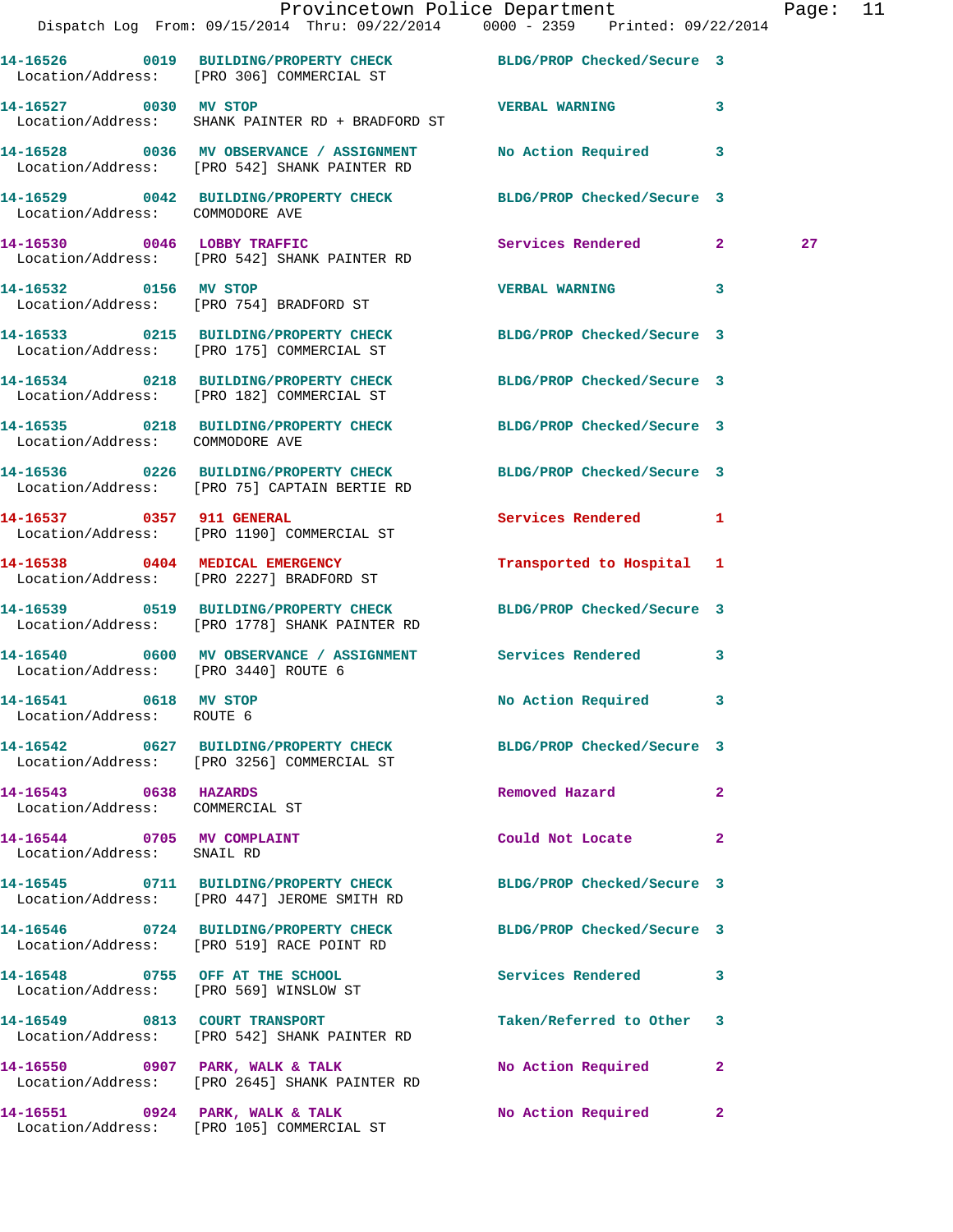|                                                        | 14-16552 0931 BUILDING/PROPERTY CHECK BLDG/PROP Checked/Secure 3<br>Location/Address: [PRO 2500] COMMERCIAL ST   |                            |                |              |
|--------------------------------------------------------|------------------------------------------------------------------------------------------------------------------|----------------------------|----------------|--------------|
|                                                        | 14-16553 0931 PARK, WALK & TALK<br>Location/Address: [PRO 285] COMMERCIAL ST                                     | No Action Required         | $\mathbf{2}$   |              |
|                                                        | 14-16554 0954 MV OBSERVANCE / ASSIGNMENT Services Rendered<br>Location/Address: BRADFORD ST + PRISCILLA ALDEN RD |                            | 3              |              |
|                                                        | 14-16555 0954 ANIMAL CALL<br>Location/Address: [PRO 2667] CAPTAIN BERTIES WAY                                    | Services Rendered          | $\overline{a}$ |              |
| Location/Address: [PRO 571] ALDEN ST                   | 14-16556 0957 BUILDING/PROPERTY CHECK BLDG/PROP Checked/Secure 3                                                 |                            |                |              |
|                                                        | 14-16557 1006 ASSIST CITIZEN<br>Location/Address: [PRO 2144] CONWELL ST                                          | SPOKEN TO                  | 3              |              |
|                                                        | 14-16558 1034 MEDICAL EMERGENCY<br>Location/Address: [PRO 440] HARRY KEMP WAY                                    | Transported to Hospital 1  |                |              |
|                                                        | 14-16559 1035 ALARM - GENERAL<br>Location/Address: [PRO 2576] COMMERCIAL ST                                      | BLDG/PROP Checked/Secure 1 |                |              |
|                                                        | 14-16560 1037 PARK, WALK & TALK<br>Location/Address: [PRO 105] COMMERCIAL ST                                     | Services Rendered          | $\overline{2}$ |              |
|                                                        | 14-16561 1047 MEDICAL EMERGENCY/DOT<br>Location/Address: [PRO 440] HARRY KEMP WAY                                | Transported to Hospital 1  |                |              |
|                                                        | 14-16562 1111 ANIMAL CALL/LOOSE DOG Services Rendered<br>Location/Address: [PRO 3628] COMMERCIAL ST              |                            | $\mathbf{2}$   |              |
|                                                        | 14-16563 1225 BUILDING/PROPERTY CHECK BLDG/PROP Checked/Secure 3<br>Location/Address: [PRO 2539] RYDER ST        |                            |                |              |
|                                                        | 14-16564 1237 MV OBSERVANCE / ASSIGNMENT Services Rendered<br>Location/Address: HOWLAND ST + WILLOW DR           |                            | 3              |              |
| 14-16565 1303 MV STOP                                  | Location/Address: [PRO 1516] BRADFORD ST                                                                         | Services Rendered          | 3              |              |
|                                                        | 14-16566 1314 MV VANDALISM<br>Location/Address: PLEASANT ST + BRADFORD ST                                        | Services Rendered          | $\mathbf{2}$   |              |
| 14-16567 1317 ANIMAL CALL                              | Location/Address: [PRO 2667] CAPTAIN BERTIES WAY                                                                 | Services Rendered          | -2             |              |
| Location/Address: [PRO 521] ROUTE 6                    | 14-16568 1318 MV OBSERVANCE / ASSIGNMENT Services Rendered                                                       |                            | $\mathbf{3}$   | $\mathbf{1}$ |
| 14-16569 1328 MV COMPLAINT                             | Location/Address: [PRO 545] SHANK PAINTER RD                                                                     | <b>GONE ON ARRIVAL</b>     | $\mathbf{2}$   |              |
| 14-16570 1340 FOUND KEYS<br>Location/Address: SNAIL RD |                                                                                                                  | Services Rendered          | 3              |              |
| 14-16571 1344 MV STOP                                  | Location/Address: ROUTE 6 + CONWELL ST                                                                           | <b>VERBAL WARNING</b>      | 3              |              |
|                                                        | 14-16572 1351 LOST FLIP PHONE<br>Location/Address: [PRO 542] SHANK PAINTER RD                                    | <b>Services Rendered</b>   | 3              |              |
| 14-16573 1401 MV ACCIDENT                              | Location/Address: [PRO 1351] COMMERCIAL ST                                                                       | Services Rendered          | 1              |              |
|                                                        | 14-16574 1419 STOLEN REFRIGERATOR<br>Location/Address: [PRO 106] COMMERCIAL ST                                   | Services Rendered          | $\mathbf{2}$   |              |
|                                                        | 14-16575 1449 MEDICAL EMERGENCY                                                                                  | Transported to Hospital 1  |                |              |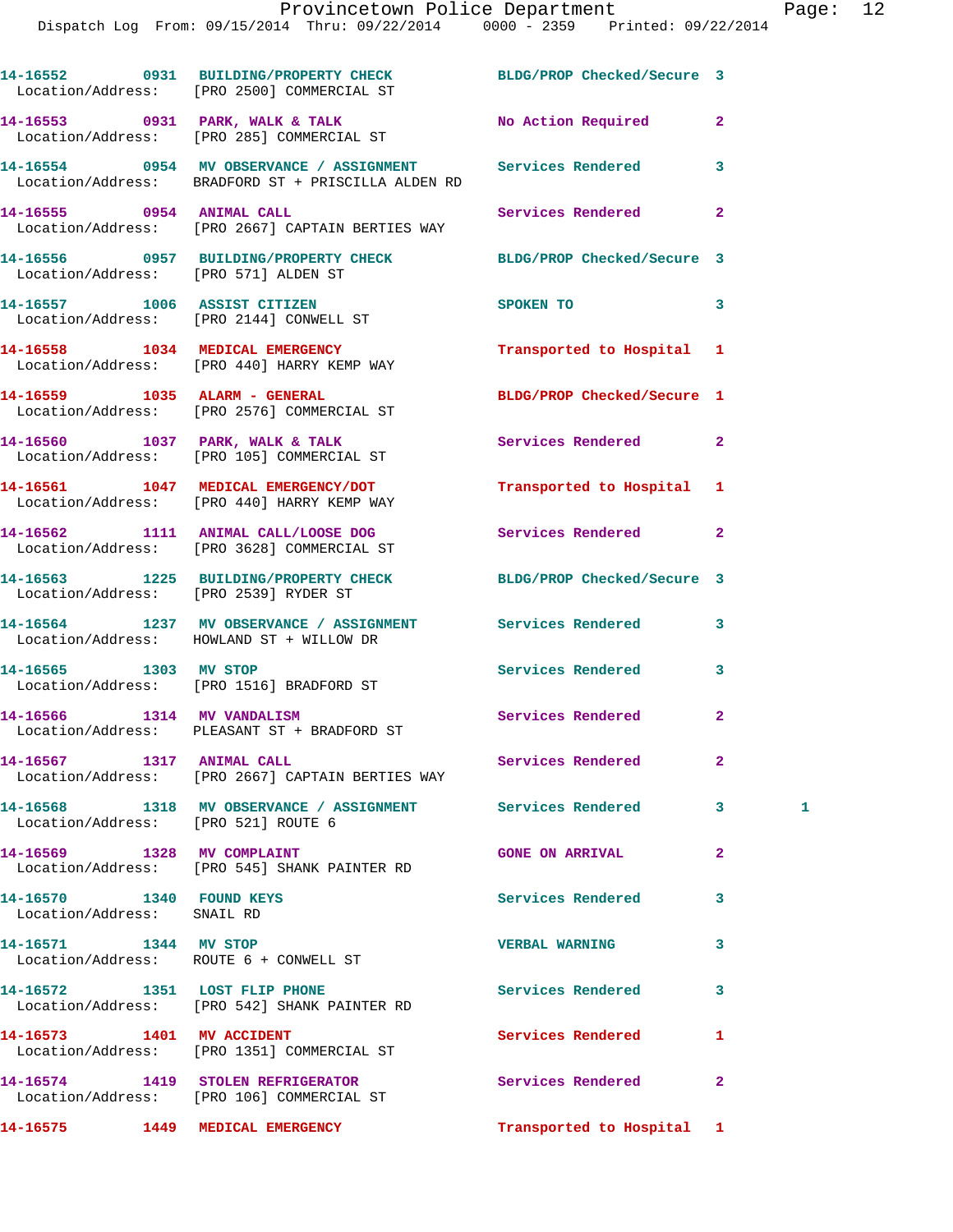|                                   | Dispatch Log From: 09/15/2014 Thru: 09/22/2014 0000 - 2359 Printed: 09/22/2014                                  | Provincetown Police Department |                | Page: 13 |  |
|-----------------------------------|-----------------------------------------------------------------------------------------------------------------|--------------------------------|----------------|----------|--|
|                                   | Location/Address: [PRO 517] RACE POINT RD                                                                       |                                |                |          |  |
|                                   | 14-16576 1454 LOST BLUE BRIEF CASE<br>Location/Address: [PRO 3902] COMMERCIAL ST                                | Services Rendered              | $\mathbf{3}$   |          |  |
|                                   | 14-16577 1505 BIKE ABANDONED<br>Location/Address: [PRO 2038] CENTER ST                                          | Services Rendered              | $\overline{a}$ |          |  |
|                                   | 14-16578 1509 FLIGHT COVERAGE<br>Location/Address: [PRO 516] RACE POINT RD                                      | Services Rendered              | $\mathbf{2}$   |          |  |
|                                   | 14-16579 1539 DISORDERLY<br>Location/Address: [PRO 1048] PEARL ST                                               | Services Rendered 2            |                | 1        |  |
|                                   | 14-16580 1620 PARK, WALK & TALK Services Rendered<br>Location/Address: [PRO 105] COMMERCIAL ST                  |                                | $\mathbf{2}$   |          |  |
|                                   | 14-16581 1650 LOST PURSE<br>Location/Address: [PRO 105] COMMERCIAL ST                                           | <b>Services Rendered</b>       | 3              |          |  |
| 14-16582 1714 MV COMPLAINT        | Location/Address: SHANK PAINTER RD + BRADFORD ST                                                                | <b>GONE ON ARRIVAL</b>         | $\mathbf{2}$   |          |  |
|                                   | 14-16584 1751 FOUND KEYS<br>Location/Address: [PRO 302] COMMERCIAL ST                                           | Services Rendered              | 3              |          |  |
|                                   | 14-16585 1812 BUILDING/PROPERTY CHECK Services Rendered<br>Location/Address: [PRO 3430] COMMERCIAL ST           |                                | 3              |          |  |
|                                   | 14-16586 1858 BUILDING/PROPERTY CHECK BLDG/PROP Checked/Secure 3<br>Location/Address: [PRO 16] MAYFLOWER AVE    |                                |                |          |  |
| Location/Address: CONWELL ST      | 14-16587 1920 MV OBSERVANCE / ASSIGNMENT Services Rendered                                                      |                                | 3              |          |  |
|                                   | 14-16588 2018 PARK, WALK & TALK 3 Services Rendered 2<br>Location/Address: [PRO 2500] COMMERCIAL ST             |                                |                |          |  |
|                                   | 14-16589 2024 ALARM - GENERAL<br>Location/Address: [PRO 3262] GOSNOLD ST                                        | BLDG/PROP Checked/Secure 1     |                |          |  |
|                                   | 14-16590 2054 BUILDING/PROPERTY CHECK BLDG/PROP Checked/Secure 3<br>Location/Address: [PRO 444] HIGH POLE HILL  |                                |                |          |  |
|                                   | 14-16591 2122 NOISE COMPLAINT<br>Location/Address: [PRO 137] COMMERCIAL ST                                      | <b>Services Rendered</b>       | 3              |          |  |
|                                   | 14-16592 2158 BUILDING/PROPERTY CHECK BLDG/PROP Checked/Secure 3<br>Location/Address: [PRO 2206] COMMERCIAL ST  |                                |                |          |  |
| 14-16593 2216 MV STOP             | Location/Address: BRADFORD ST EXT + PROVINCELANDS RD<br>Refer To Arrest: 14-244-AR                              | Arrest(s) Made                 | 3              |          |  |
| Location/Address: CENTER ST       | 14-16594 2343 MEDICAL EMERGENCY                                                                                 | PATIENT REFUSAL                | -1             |          |  |
| For Date: $09/20/2014$ - Saturday |                                                                                                                 |                                |                |          |  |
|                                   | 14-16595 0003 LOBBY TRAFFIC<br>Location/Address: [PRO 542] SHANK PAINTER RD                                     | Services Rendered 2            |                | 17       |  |
|                                   | 14-16596 0056 BUILDING/PROPERTY CHECK<br>Location/Address: [PRO 175] COMMERCIAL ST                              | BLDG/PROP Checked/Secure 3     |                |          |  |
|                                   | 14-16597 0139 BUILDING/PROPERTY CHECK BLDG/PROP Checked/Secure 3<br>Location/Address: [PRO 447] JEROME SMITH RD |                                |                |          |  |
|                                   | 14-16598 0156 STAFF ON LOCATION<br>Location/Address: [PRO 3443] COMMERCIAL ST                                   | No Action Required             | 3              |          |  |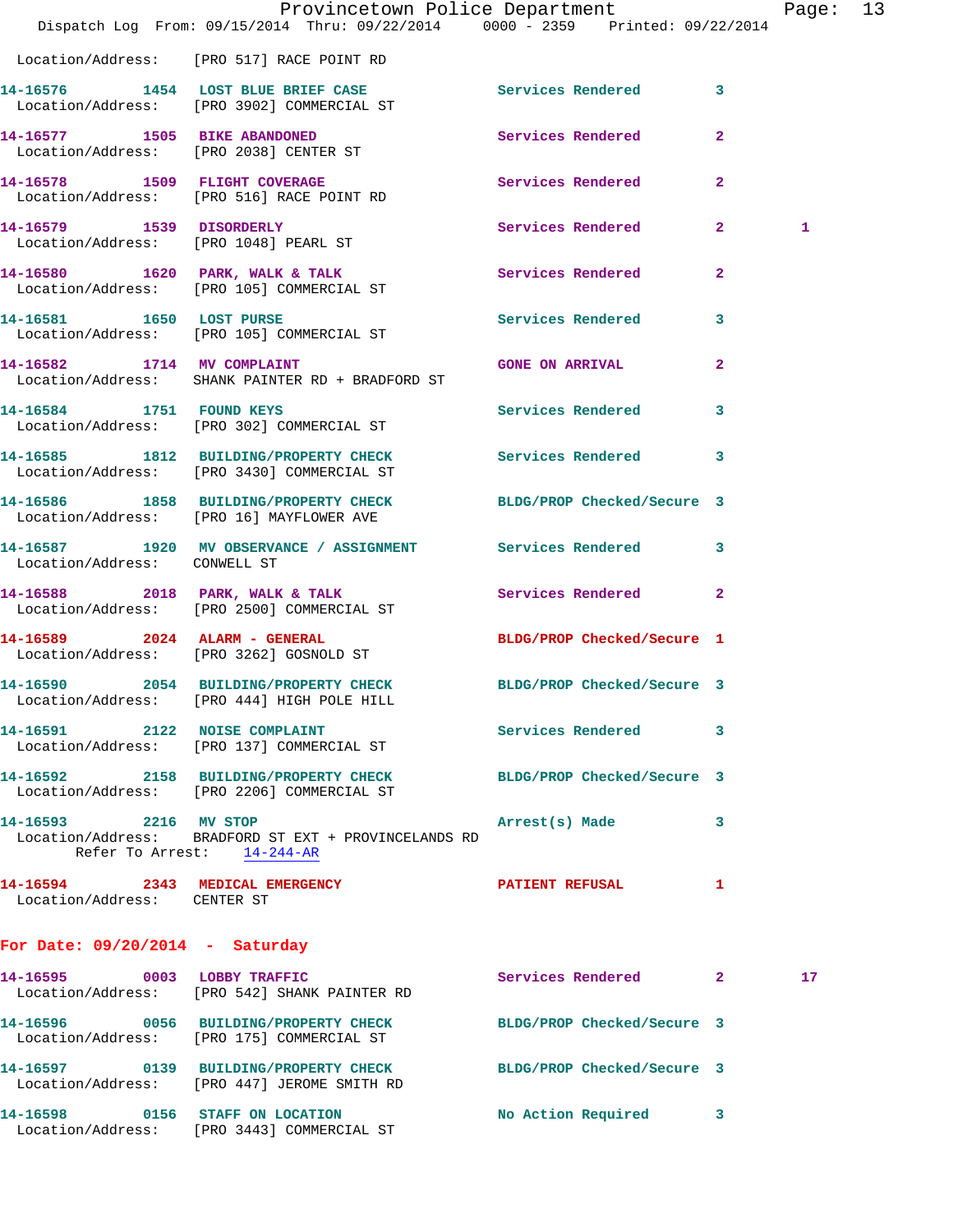|                                                           | 14-16599 0209 ASSIST CITIZEN<br>Location/Address: [PRO 2667] CAPTAIN BERTIES WAY                                 | Services Rendered 3        |                         |
|-----------------------------------------------------------|------------------------------------------------------------------------------------------------------------------|----------------------------|-------------------------|
|                                                           | 14-16600 0319 BUILDING/PROPERTY CHECK BLDG/PROP Checked/Secure 3<br>Location/Address: [PRO 516] RACE POINT RD    |                            |                         |
|                                                           | 14-16601 0430 BUILDING/PROPERTY CHECK<br>Location/Address: [PRO 353] COMMERCIAL ST                               | BLDG/PROP Checked/Secure 3 |                         |
|                                                           | 14-16602 0450 PARK, WALK & TALK<br>Location/Address: [PRO 539] SHANK PAINTER RD                                  | Services Rendered          | $\mathbf{2}$            |
|                                                           | 14-16603 0604 BUILDING/PROPERTY CHECK<br>Location/Address: [PRO 1646] WINSLOW ST                                 | BLDG/PROP Checked/Secure 3 |                         |
| Location/Address: [PRO 571] ALDEN ST                      | 14-16604 0726 BUILDING/PROPERTY CHECK                                                                            | BLDG/PROP Checked/Secure 3 |                         |
| Location/Address: [PRO 2521] ROUTE 6                      | 14-16605 0731 MV OBSERVANCE / ASSIGNMENT Services Rendered                                                       |                            | 3                       |
| Location/Address: [PRO 94] BRADFORD ST                    | 14-16606 0755 PARKING COMPLAINT / GENERAL Services Rendered 3                                                    |                            |                         |
|                                                           | 14-16607 0755 BUILDING/PROPERTY CHECK<br>Location/Address: [PRO 2577] BRADFORD ST                                | BLDG/PROP Checked/Secure 3 |                         |
|                                                           | 14-16608 0808 PARKING COMPLAINT / GENERAL Citation/Warning Issued 3<br>Location/Address: [PRO 3456] RYDER ST EXT |                            |                         |
|                                                           | 14-16609 0814 BUILDING/PROPERTY CHECK<br>Location/Address: [PRO 2206] COMMERCIAL ST                              | BLDG/PROP Checked/Secure 3 |                         |
| Location/Address: [PRO 521] ROUTE 6                       | 14-16610 0838 BUILDING/PROPERTY CHECK                                                                            | Services Rendered          | 3                       |
|                                                           | 14-16612 0905 SERVICE CALL<br>Location/Address: [PRO 882] FRITZ'S WAY                                            | Services Rendered          | 3                       |
|                                                           | 14-16613 1009 MV OBSERVANCE / ASSIGNMENT Services Rendered<br>Location/Address: [PRO 2494] BRADFORD ST           |                            | 3                       |
|                                                           | 14-16614 1029 PARK, WALK & TALK<br>Location: [PRO 3431] LOPES SQUARE                                             | No Action Required         | $\mathbf{2}$            |
| 14-16615 1033 MV STOP                                     | Location/Address: [PRO 57] BRADFORD ST                                                                           | <b>VERBAL WARNING</b>      |                         |
|                                                           | 14-16616 1100 PARK, WALK & TALK<br>Location/Address: [PRO 2021] COMMERCIAL ST                                    | Services Rendered 2        |                         |
| Location/Address: [PRO 3287] ROUTE 6                      | 14-16617 1139 BUILDING/PROPERTY CHECK                                                                            | BLDG/PROP Checked/Secure 3 |                         |
|                                                           | 14-16618 1157 MV OBSERVANCE / ASSIGNMENT SPOKEN TO<br>Location/Address: HARRY KEMP WAY + AUNT SUKEYS WAY         |                            | 3                       |
| 14-16620 1206 MV STOP<br>Location/Address: HARRY KEMP WAY |                                                                                                                  | Citation/Warning Issued 3  |                         |
|                                                           | 14-16621 1213 LOST I-PHONE<br>Location: [PRO 3431] LOPES SQUARE                                                  | SPOKEN TO                  | 3                       |
|                                                           | 14-16622 1223 BUILDING/PROPERTY CHECK BLDG/PROP Checked/Secure 3<br>Location/Address: [PRO 3317] CEMETERY RD     |                            |                         |
|                                                           | 14-16623 1224 BUILDING/PROPERTY CHECK<br>Location/Address: [PRO 3318] CEMETERY RD                                | BLDG/PROP Checked/Secure 3 |                         |
| 14-16624 1227 VANDALISM                                   |                                                                                                                  | SPOKEN TO                  | $\overline{\mathbf{3}}$ |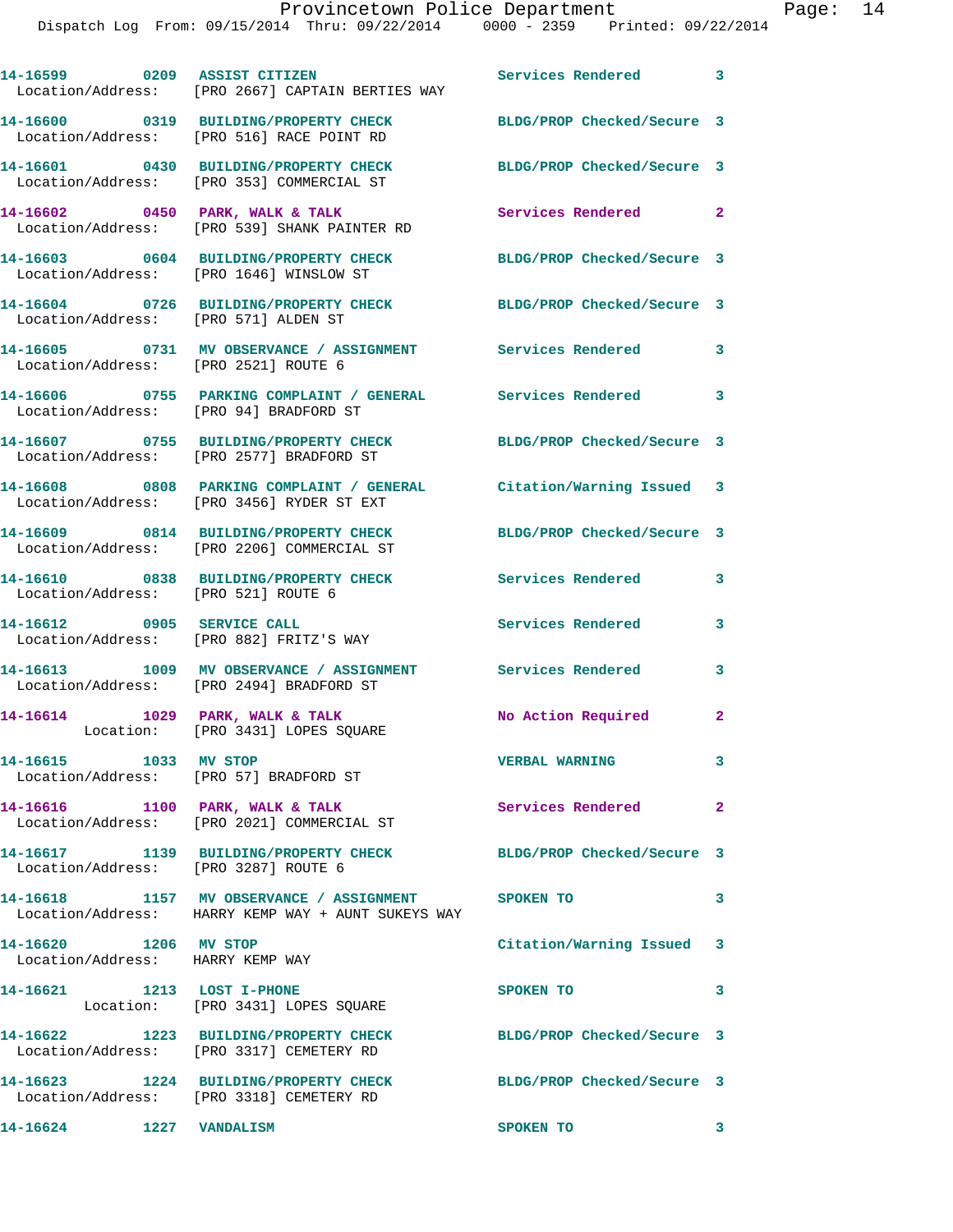|                                                                                                 | Dispatch Log From: 09/15/2014 Thru: 09/22/2014 0000 - 2359 Printed: 09/22/2014                                   | Provincetown Police Department Page: 15 |   |   |  |
|-------------------------------------------------------------------------------------------------|------------------------------------------------------------------------------------------------------------------|-----------------------------------------|---|---|--|
|                                                                                                 | Location/Address: [PRO 3831] HARRY KEMP WAY                                                                      |                                         |   |   |  |
| 14-16625 1237 MV ACCIDENT<br>Location/Address: [PRO 521] ROUTE 6<br>Refer To Accident: 14-58-AC |                                                                                                                  | Investigated                            |   |   |  |
|                                                                                                 | 14-16626 1312 MEDICAL EMERGENCY<br>Location/Address: [PRO 1009] NELSON AVE                                       | Transported to Hospital 1               |   |   |  |
| 14-16627 1317 HAZARDS                                                                           | Location/Address: [PRO 1666] BANGS ST                                                                            | Services Rendered 2                     |   |   |  |
|                                                                                                 | 14-16628 1353 BUILDING/PROPERTY CHECK<br>Location/Address: [PRO 2500] COMMERCIAL ST                              | BLDG/PROP Checked/Secure 3              |   |   |  |
|                                                                                                 | 14-16629 1620 BUILDING/PROPERTY CHECK<br>Location/Address: [PRO 3317] CEMETERY RD                                | BLDG/PROP Checked/Secure 3              |   |   |  |
|                                                                                                 | 14-16630 1738 BUILDING/PROPERTY CHECK<br>Location/Address: [PRO 447] JEROME SMITH RD                             | BLDG/PROP Checked/Secure 3              |   |   |  |
|                                                                                                 | 14-16631 1829 BUILDING/PROPERTY CHECK BLDG/PROP Checked/Secure 3<br>Location/Address: [PRO 530] SHANK PAINTER RD |                                         |   |   |  |
|                                                                                                 | 14-16632 1844 TRAFFIC CONTROL<br>Location/Address: [PRO 2931] COMMERCIAL ST                                      | Services Rendered 3                     |   | 5 |  |
|                                                                                                 | 14-16633 1848 BUILDING/PROPERTY CHECK<br>Location/Address: [PRO 306] COMMERCIAL ST                               | BLDG/PROP Checked/Secure 3              |   |   |  |
|                                                                                                 | 14-16634 1902 BUILDING/PROPERTY CHECK<br>Location/Address: [PRO 440] HARRY KEMP WAY                              | BLDG/PROP Checked/Secure 3              |   |   |  |
|                                                                                                 | 14-16635 1940 BUILDING/PROPERTY CHECK<br>Location/Address: [PRO 175] COMMERCIAL ST                               | BLDG/PROP Checked/Secure 3              |   |   |  |
|                                                                                                 | 14-16636 2050 NOISE COMPLAINT<br>Location/Address: [PRO 444] HIGH POLE HILL                                      | Services Rendered 3                     |   | 3 |  |
|                                                                                                 | 14-16637 2059 FOUND BLACK BAG<br>Location/Address: [PRO 105] COMMERCIAL ST                                       | <b>Services Rendered</b>                | 3 |   |  |
|                                                                                                 | Location/Address: [PRO 519] RACE POINT RD                                                                        | BLDG/PROP Checked/Secure 3              |   |   |  |
| 14-16639 2145 MV STOP                                                                           | Location/Address: PRISCILLA ALDEN RD + BRADFORD ST                                                               | <b>VERBAL WARNING</b>                   | 3 |   |  |
| 14-16640 2202 COMPLAINT                                                                         | Location/Address: [PRO 2731] COMMERCIAL ST                                                                       | Services Rendered 3                     |   |   |  |
|                                                                                                 | 14-16642 2226 BUILDING/PROPERTY CHECK BLDG/PROP Checked/Secure 3<br>Location/Address: [PRO 175] COMMERCIAL ST    |                                         |   |   |  |
|                                                                                                 | 14-16643 2227 NOISE COMPLAINT<br>Location/Address: [PRO 597] COMMERCIAL ST                                       | SPOKEN TO                               | 3 |   |  |
|                                                                                                 | 14-16644 2240 LOST WALLET<br>Location/Address: [PRO 105] COMMERCIAL ST                                           | Services Rendered                       | 3 |   |  |
|                                                                                                 | 14-16645 2244 BUILDING/PROPERTY CHECK BLDG/PROP Checked/Secure 3<br>Location/Address: [PRO 3256] COMMERCIAL ST   |                                         |   |   |  |
| 14-16647 2340 COMPLAINT<br>Location/Address: [PRO 94] BRADFORD ST                               |                                                                                                                  | <b>VERBAL WARNING</b>                   | 3 |   |  |
|                                                                                                 |                                                                                                                  |                                         |   |   |  |

## **For Date: 09/21/2014 - Sunday**

| 14-16648          | 0011 LOBBY TAFFIC          | Services Rendered |  |
|-------------------|----------------------------|-------------------|--|
| Location/Address: | [PRO 542] SHANK PAINTER RD |                   |  |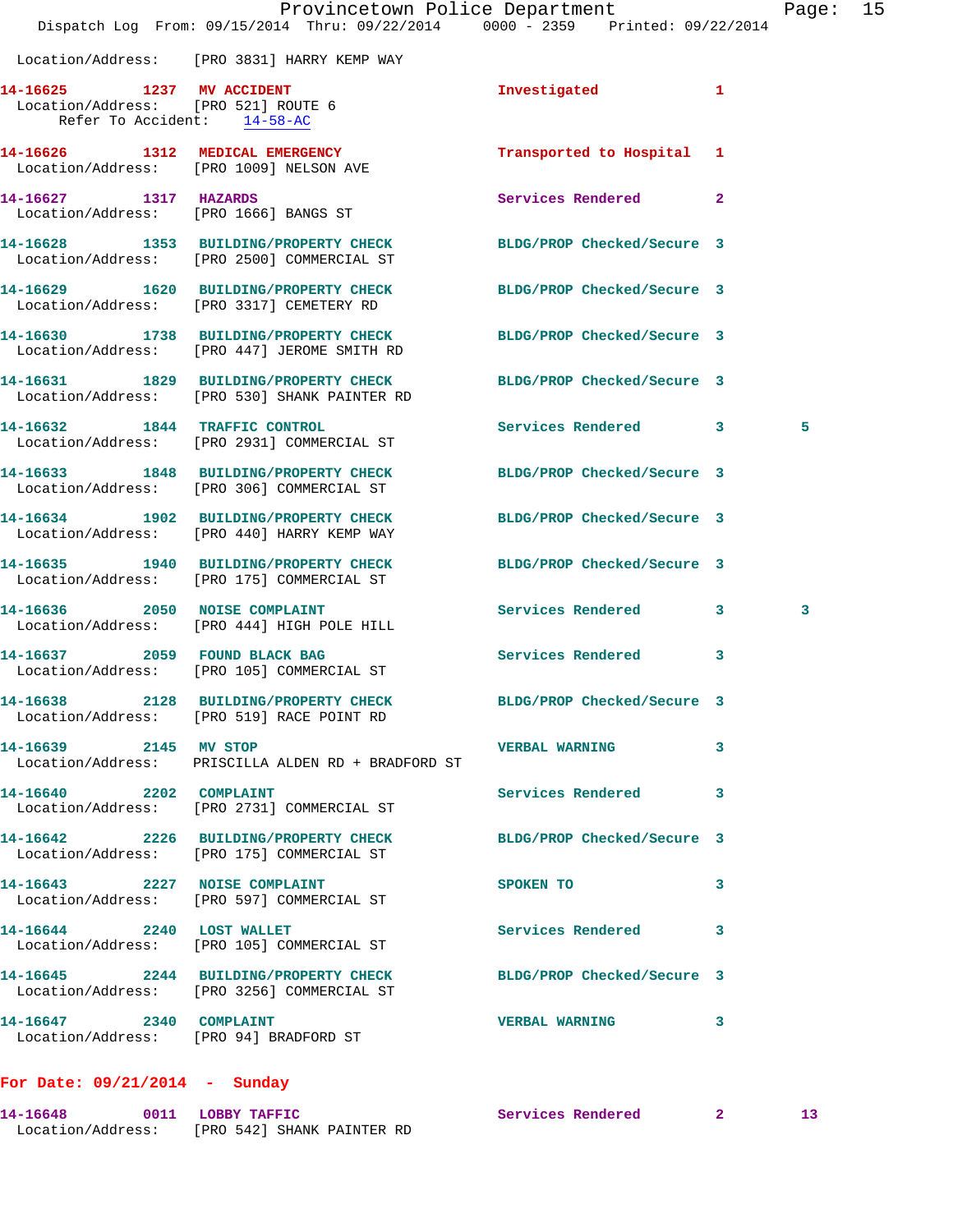|                                                    | 14-16649 0027 ASSIST CITIZEN<br>Location: [PRO 3431] LOPES SQUARE                                                | Services Rendered          | 3                          |
|----------------------------------------------------|------------------------------------------------------------------------------------------------------------------|----------------------------|----------------------------|
|                                                    | 14-16650 0047 BUILDING/PROPERTY CHECK<br>Location/Address: [PRO 2483] COMMERCIAL ST                              | Services Rendered 3        |                            |
| 14-16651 0056 MV STOP<br>Location/Address: ROUTE 6 |                                                                                                                  | <b>VERBAL WARNING</b>      | 3                          |
|                                                    | 14-16652 0102 ASSIST CITIZEN<br>Location/Address: ROUTE 6 + PROVINCELANDS RD                                     | <b>Services Rendered</b>   | 3                          |
|                                                    | 14-16653 0125 BUILDING/PROPERTY CHECK<br>Location/Address: [PRO 1638] COMMERCIAL ST                              | BLDG/PROP Checked/Secure 3 |                            |
|                                                    | 14-16654 0150 BUILDING/PROPERTY CHECK<br>Location/Address: [PRO 2206] COMMERCIAL ST                              | <b>Services Rendered</b>   | $\overline{\phantom{a}}$ 3 |
| Location/Address: [PRO 413] CONWELL ST             | 14-16655 0201 BUILDING/PROPERTY CHECK                                                                            | BLDG/PROP Checked/Secure 3 |                            |
|                                                    | 14-16656 0531 BUILDING/PROPERTY CHECK<br>Location/Address: [PRO 2898] JEROME SMITH RD                            | BLDG/PROP Checked/Secure 3 |                            |
|                                                    | 14-16657 0542 BUILDING/PROPERTY CHECK<br>Location/Address: [PRO 1778] SHANK PAINTER RD                           | BLDG/PROP Checked/Secure 3 |                            |
|                                                    | 14-16658 0620 BUILDING/PROPERTY CHECK<br>Location/Address: [PRO 530] SHANK PAINTER RD                            | BLDG/PROP Checked/Secure 3 |                            |
|                                                    | 14-16659 0803 BUILDING/PROPERTY CHECK<br>Location/Address: [PRO 2483] COMMERCIAL ST                              | BLDG/PROP Checked/Secure 3 |                            |
|                                                    | 14-16660 0806 BUILDING/PROPERTY CHECK<br>Location/Address: [PRO 524] COMMERCIAL ST                               | <b>Services Rendered</b>   | 3                          |
|                                                    | 14-16662 0840 MV OBSERVANCE / ASSIGNMENT Services Rendered<br>Location/Address: HARRY KEMP WAY + AUNT SUKEYS WAY |                            | 3                          |
|                                                    | 14-16661 0841 PARK, WALK & TALK<br>Location/Address: [PRO 106] COMMERCIAL ST                                     | Services Rendered          | $\mathbf{2}$               |
|                                                    | 14-16663 0911 BUILDING/PROPERTY CHECK<br>Location/Address: [PRO 3317] CEMETERY RD                                | Services Rendered 3        |                            |
|                                                    | 14-16664 0912 BUILDING/PROPERTY CHECK<br>Location/Address: [PRO 3318] CEMETERY RD                                | <b>Services Rendered</b>   | 3                          |
| 14-16665 0923 WIRES DOWN                           | Location/Address: [PRO 1666] BANGS ST                                                                            | Taken/Referred to Other    | $\mathbf{2}$               |
|                                                    | 14-16666 0933 MV OBSERVANCE / ASSIGNMENT Services Rendered<br>Location/Address: [PRO 2577] BRADFORD ST           |                            | 3                          |
| 14-16667 0945 MV STOP                              | Location/Address: BRADFORD ST + RYDER ST                                                                         | <b>VERBAL WARNING</b>      | $\mathbf{3}$               |
|                                                    | 14-16668 0952 MV OBSERVANCE / ASSIGNMENT Services Rendered<br>Location/Address: RACE POINT RD + NELSON AVE       |                            | 3                          |
|                                                    | 14-16669 0956 PARK, WALK & TALK<br>Location/Address: [PRO 105] COMMERCIAL ST                                     | Services Rendered          | $\mathbf{2}$               |
|                                                    | 14-16670 1025 BUILDING/PROPERTY CHECK<br>Location/Address: [PRO 1646] WINSLOW ST                                 | BLDG/PROP Checked/Secure 3 |                            |
| 14-16671 1036 ANIMAL CALL                          | Location/Address: [PRO 2748] POINT ST                                                                            | Services Rendered 2        |                            |
|                                                    | 14-16672      1045  BUILDING/PROPERTY CHECK        BLDG/PROP Checked/Secure 3                                    |                            |                            |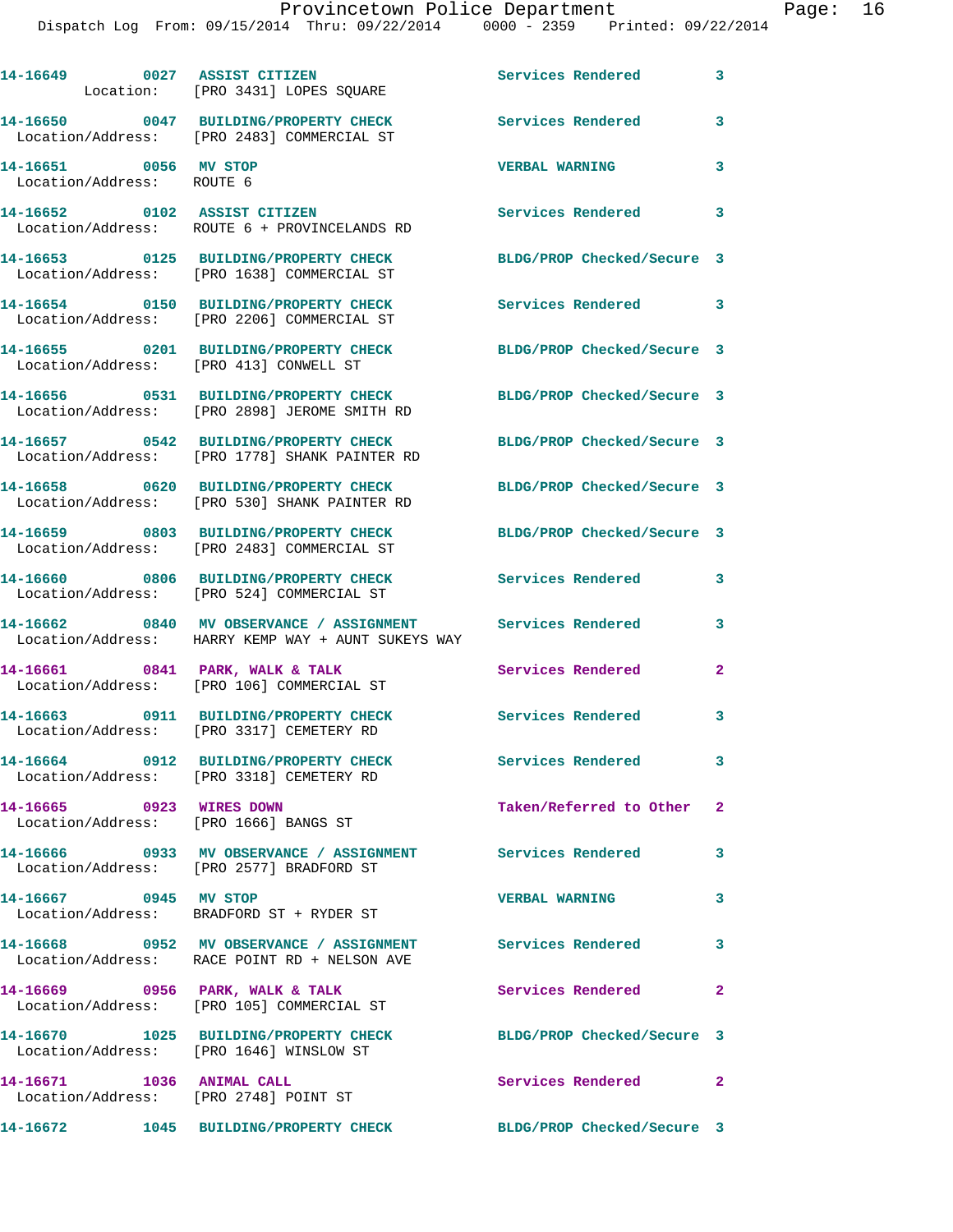|                                                             | Dispatch Log From: 09/15/2014 Thru: 09/22/2014 0000 - 2359 Printed: 09/22/2014                                   | Provincetown Police Department |              | Page: | 17 |
|-------------------------------------------------------------|------------------------------------------------------------------------------------------------------------------|--------------------------------|--------------|-------|----|
|                                                             | Location/Address: [PRO 353] COMMERCIAL ST                                                                        |                                |              |       |    |
|                                                             | 14-16673 1158 MEDICAL EMERGENCY<br>Location/Address: [PRO 1892] SHANK PAINTER RD                                 | Transported to Hospital 1      |              |       |    |
|                                                             | 14-16674 1159 PARK, WALK & TALK<br>Location/Address: [PRO 2492] WINSLOW ST                                       | Services Rendered              | $\mathbf{2}$ |       |    |
|                                                             | 14-16675 1217 LOST WALLET/FOUND<br>Location/Address: [PRO 542] SHANK PAINTER RD                                  | Services Rendered 3            |              |       |    |
| Location/Address: [PRO 2479] ROUTE 6                        | 14-16676 1249 MV STOP                                                                                            | No Action Required 3           |              |       |    |
|                                                             | 14-16677 1308 MV OBSERVANCE / ASSIGNMENT Services Rendered 3<br>Location/Address: HOWLAND ST + BRADFORD ST       |                                |              |       |    |
| 14-16678 1333 AT THE SCHOOL<br>Location/Address: WINSLOW ST |                                                                                                                  | Services Rendered 3            |              | 1     |    |
|                                                             | 14-16680 1423 BUILDING/PROPERTY CHECK BLDG/PROP Checked/Secure 3<br>Location/Address: [PRO 519] RACE POINT RD    |                                |              |       |    |
|                                                             | 14-16681 1528 FOUND WALLET<br>Location/Address: [PRO 214] COMMERCIAL ST                                          | Services Rendered 3            |              |       |    |
|                                                             | 14-16682 1530 KNEE INJURY/TRANSPORT<br>Location/Address: [PRO 2499] RACE POINT RD                                | Transported to Hospital 1      |              |       |    |
|                                                             | 14-16683   1615   BUILDING/PROPERTY CHECK   BLDG/PROP Checked/Secure 3   Location/Address: [PRO 2] ALDEN ST      |                                |              |       |    |
|                                                             | 14-16684 1703 BUILDING/PROPERTY CHECK<br>Location/Address: [PRO 564] BAYBERRY AVE                                | BLDG/PROP Checked/Secure 3     |              |       |    |
|                                                             | 14-16685 1708 BUILDING/PROPERTY CHECK<br>Location/Address: [PRO 306] COMMERCIAL ST                               | BLDG/PROP Checked/Secure 3     |              |       |    |
|                                                             | 14-16686 1710 SUSPICIOUS ACTIVITY<br>Location/Address: [PRO 3670] SHANK PAINTER RD                               | SPOKEN TO                      | $\mathbf{2}$ |       |    |
|                                                             | 14-16687 1716 BUILDING/PROPERTY CHECK BLD/PROP CHECKED UNSECUR 3<br>Location/Address: [PRO 488] MAYFLOWER AVE    |                                |              |       |    |
|                                                             | 14-16688 1736 LOST IPHONE<br>Location/Address: [PRO 542] SHANK PAINTER RD                                        | Services Rendered 3            |              |       |    |
|                                                             | 14-16689 2053 BUILDING/PROPERTY CHECK<br>Location/Address: [PRO 444] HIGH POLE HILL                              | BLDG/PROP Checked/Secure 3     |              |       |    |
|                                                             | 14-16690 2124 BUILDING/PROPERTY CHECK BLDG/PROP Checked/Secure 3<br>Location/Address: [PRO 440] HARRY KEMP WAY   |                                |              |       |    |
|                                                             | 14-16691 2223 BUILDING/PROPERTY CHECK BLDG/PROP Checked/Secure 3<br>Location/Address: [PRO 16] BRADFORD ST       |                                |              |       |    |
|                                                             | 14-16692 2305 ALARM - GENERAL<br>Location/Address: [PRO 537] SHANK PAINTER RD                                    | Services Rendered 1            |              |       |    |
|                                                             | 14-16694 2312 BUILDING/PROPERTY CHECK<br>Location/Address: [PRO 1778] SHANK PAINTER RD                           | BLDG/PROP Checked/Secure 3     |              |       |    |
|                                                             | 14-16693 2314 BUILDING/PROPERTY CHECK BLDG/PROP Checked/Secure 3<br>Location/Address: [PRO 530] SHANK PAINTER RD |                                |              |       |    |
| Location: CENTER ROAM                                       | 14-16695 2328 PARK, WALK & TALK                                                                                  | <b>Services Rendered</b> 2     |              |       |    |
| 14-16696 2333 LANDLORD/TENANT                               | Location/Address: [PRO 2373] CONANT ST                                                                           | SPOKEN TO                      | $\mathbf{2}$ |       |    |